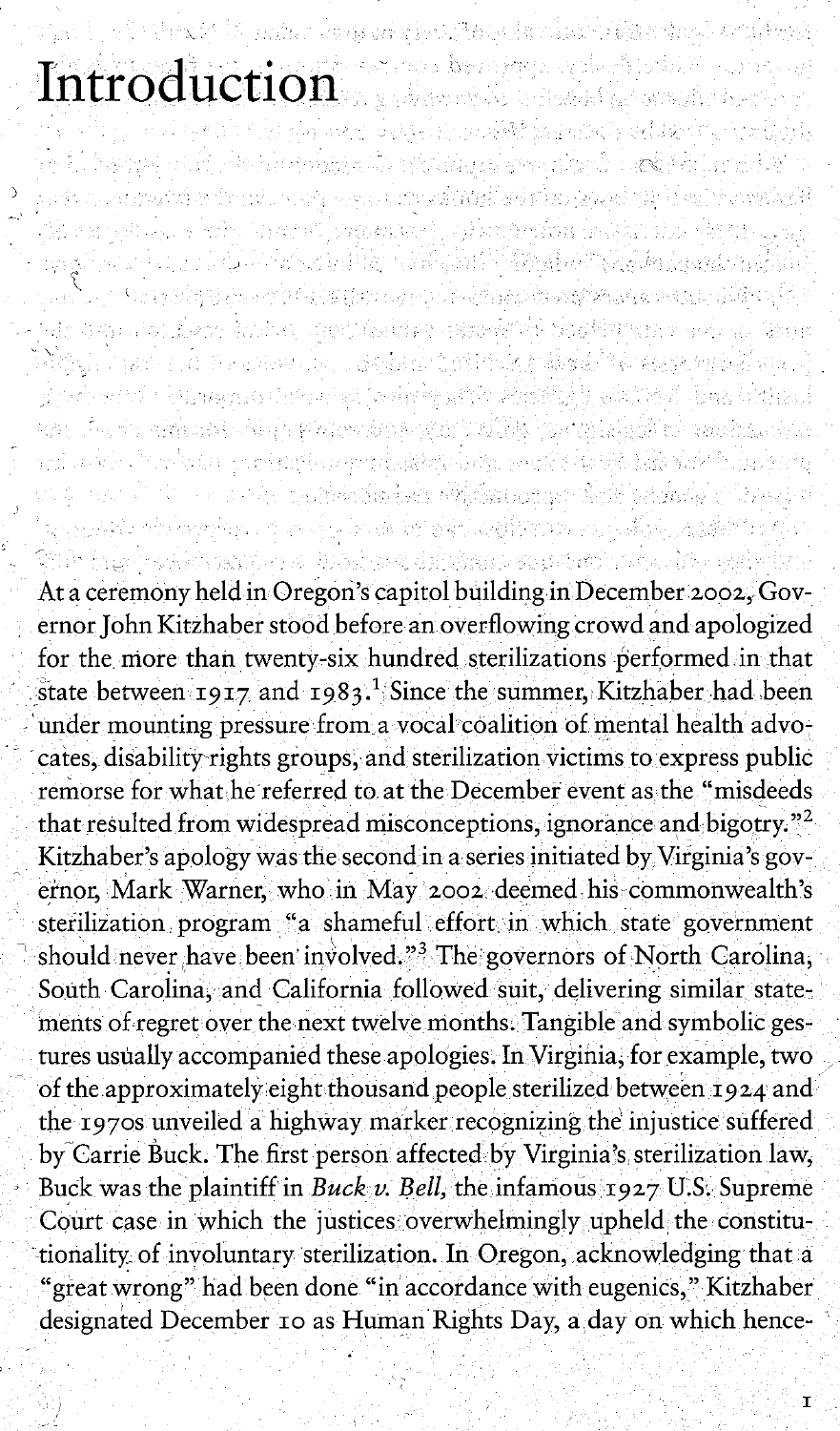forth "we will affirm the value of every human being."<sup>4</sup> North Carolina's governor, Mike Easley, approved compensation, in the form of health care and education benefits, to any living resident of the seventy-six hundred sterilized by the state between 1929 and 1974.

Although these five states represent a fraction of the thirty-three that had sterilization laws on the books at some point in the twentieth century, their actions are noteworthy. For many victims, these apologies assuaged the pain and indignity they had endured after forced operations. As public utterances predicated on an awareness of the past, the governors' statements helped to foster valuable historical research into the \ personal stories of those sterilized and the activities of the responsible health and welfare agencies. They also sparked important bioethical discussions in legislative, university, and community forums about the potential for medical abuse and miscommunication, particularly with regard to genetic and reproductive technologies.

Yet these apologies can close rather than open retrospective windows and they raise serious questions about how we remember—and for- ^ get—eugenics. By drawing a fairly stark line between an abhorrent and benighted chapter of pseudoscience in which misguided authorities were ensnared by Nazi-inspired ideas of racial hygiene and a much savvier and sagacious present in which such mistakes will not be repeated, the apologies can create a specious sense of security, even hubris. As admonitions against future medical coercion or exploitation, such statements are well-meaning reminders at best and, in a post-Cold War global era defined by a dense traffic of restitutive and contritional pronouncements, vacuous truisms at worst.<sup>5</sup> Most worrisome from a historian's perspective, they can make it more difficult to extract eugenics from the shadow of Nazism. Without doubt, familiarity with German racial hygiene is imperative to grasp the international and philosophical milieu in which eugenics arose and to understand how medical abuse can converge with dictatorial politics to produce genocide.<sup>6</sup> The atrocities of the Final Solution should never be minimized. Nonetheless, the looming presence of the Holocaust in our collective memory, into which context the apologies must be placed, has helped to privilege renditions and narratives of eugenics in America that, ultimately, flatten and simplify the historical terrain.<sup>7</sup>  *Eugenic Nation* seeks to explore continuities, permutations^ and ramifications of better breeding in the United States that have been obscured; in so doing, it proposes a revised , chronology, decenters the vantage point from which the story is often Dafeko de Vetro desfini

교실 문의 사고

 $\tilde{2}$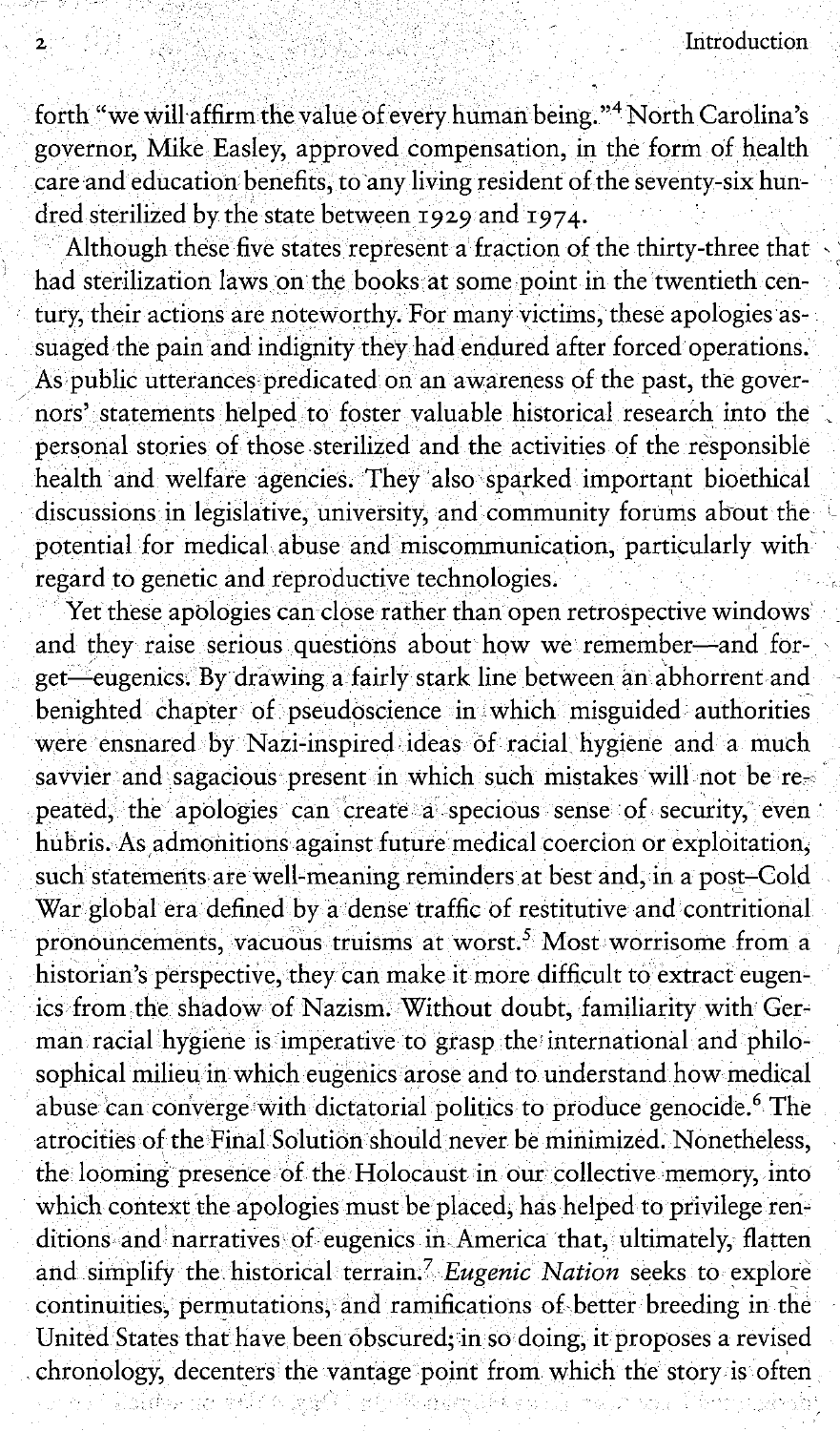told, and excavates a set of topics that have rarely received more than a passing nod.<sup>2</sup> was contained to the contact of the contact of

There are several reasons to challenge the prevailing historical understanding of eugenics and its underlying assumptions about time, place, and thematic relevance. First, the declension narrative of Nazism is so potent and seductive that it has often served as the principal lens through which much U.S. scholarship has framed eugenics. There is a deep emotional charge to associating any practice or person with Nazism, and when writing history, the recitation of such connections can stand in for careful analysis of historical contingencies and can verge on sensationalism. Of course, it is vital to document the parallels between the United States and Germany and acknowledge the shared historical trajectories of these two countries.<sup>8</sup> Several prominent U.S. eugenicists corresponded regularly with their German counterparts, eugenic and lay periodicals applauded the passage in the 1930s of Nazi marriage and sterilization laws (which were partly derived from American models), and at least two eugenicists received honorary degrees from German universities during the rise of fascism.<sup>9</sup> By the eve of Hitler's defeat, leading U.S. scientists, journalists, and politicians had positioned themselves against Nazi-style doctrines of racial superiority and noted anthropologists were jettisoning biological determinism and embracing cultural explanations of human difference.<sup>10</sup> In 1952, a United Nations Educational, Scientific and Cultural Organization (UNESCO) committee that included wellknown American geneticists issued a far-reaching statement on the falsity of the "race concept."<sup>11</sup> a Karajetana Kabupatén Religion

Given that eugenics in the United States is frequently aligned with scientific racism, the fall of Nazism and the abandonment of overt racial categories by many postwar eugenicists have encouraged the view that eugenics disappeared, or at least languished, in the 1940s. Hereditarianism, however, did not perish after World War II; it was repackaged.  $\overline{\text{Ex}}$ hibiting more flexibility than their predecessors, postwar eugenicists partly accepted the role of extrinsic factors and incorporated tenets from demography, sex research, psychoanalysis, and anthropology into their repertoires. Guided by experiments in endocrinology and human ^genetics that were examining hormonal function, sex selection, and chromosomal patterns, and increasingly attentive to theories of polygenic disease causation and genetic susceptibility, most postwar eugenicists let environmental precipitants in the door without, however, relinquishing the ultimate primacy of heredity.<sup>12</sup>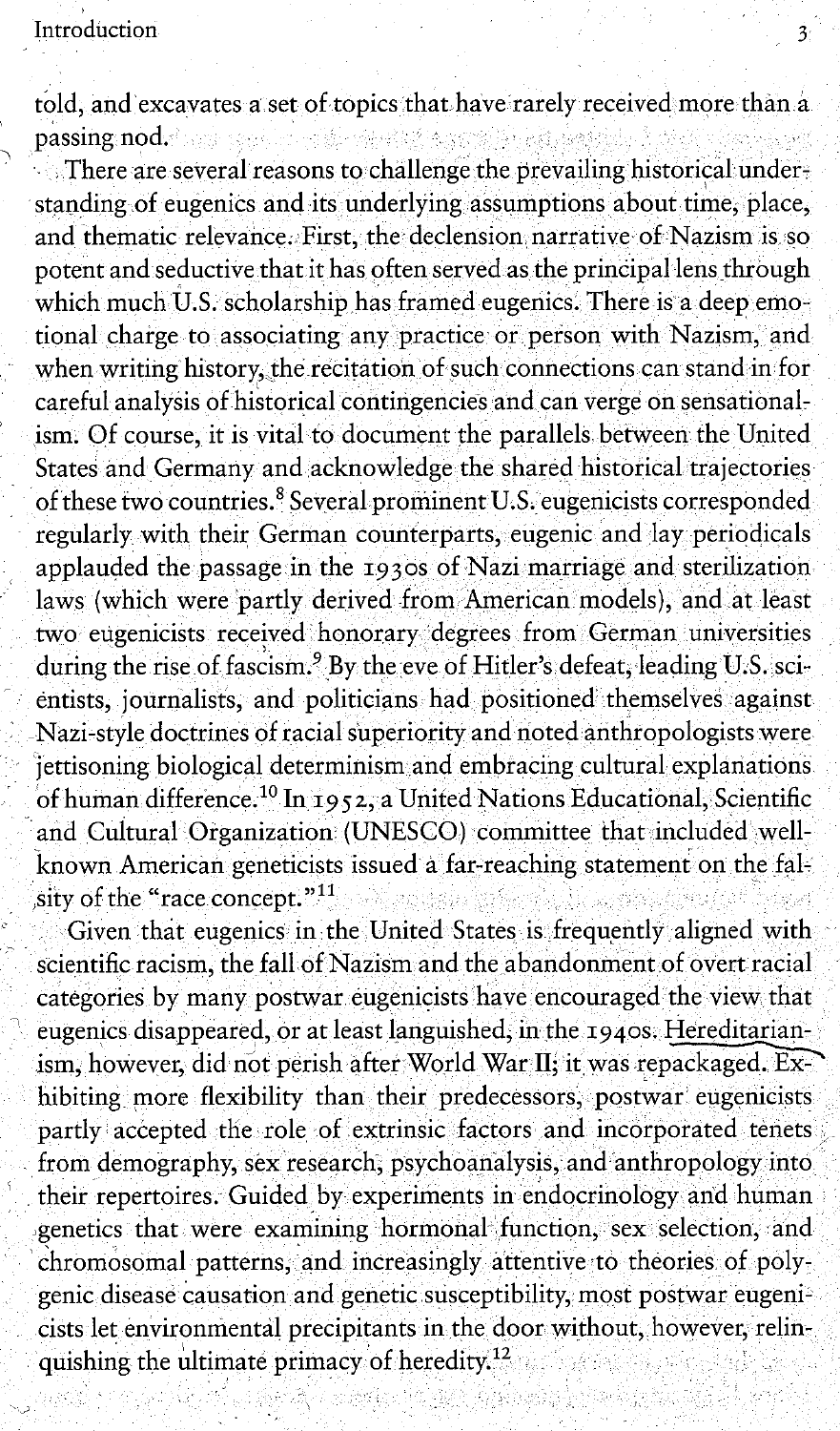Eager to sever any association with state coercion, eugenicists in the postwar period shifted their scope in two directions. In the first direction, they began to place greater emphasis on individual choice and private decision making, often under the emergent rubric of medical genet- • ics. This was the case with genetic counseling, which was launched at a handful of heredity clinics and university-based human genetics departments in the 1940s. Using family pedigree charts and armed with fledgling knowledge of the biochemistry of a variety of genetic diseases, genetic counselors advised couples on the probability that their offspring would carry deleterious or lethal traits.<sup>13</sup> They publicly disdained earlier eugenicists' fixation on race and instead believed that the universal gene pool could be improved through judicious mating and a personal reluctance to propagate defects.<sup>14</sup> The individual was also the focus for practitioners of constitutional medicine and biotypology, specialties that mixed physiology, psychology, and anthropometry in a quest to identify omnipresent human types that corresponded not to racial classifications, but to binaries such as hyperkinetic and hypokinetic, introvert and extrovert, endomorph and ectomorph.<sup>15</sup> in du 193

If genetic counselors and biotypologists headed in the first direction, population experts headed in the second. After World War II, as the United States became a global superpower, a core group of eugenicists merged their interest in salvaging and retooling eugenics with the export of Western-led modernization to the Third World. This resulted in organizations such as the neo-Malthusian International Planned Parenthood Foundation and the Population Council, founded in 1948 and 1952, respectively, which pursued family planning and birth control abroad.<sup>16</sup> Wary of totalitarianism, most postwar eugenicists distanced themselves from arguments about the need to capitulate individual rights to the national collectivity and moved simultaneously into the domains of marriage, the family, and the geopolitics of international development.<sup>17</sup>

Thus, efforts to encourage better breeding continued in the United .<br>Ser States, primarily through family planning, population control, and genetic and marital counseling. At the same time, a few organizations, such as the Pioneer Fund, formed in 1937, forged ahead undaunted with studies aimed at furnishing a scientific basis for racial discrimination.<sup>18</sup> In addition, as content analyses of the most widely assigned biology textbooks demonstrate, eugenic explanations of social behavior were heartily endorsed in classrooms around the country into the 1960s.<sup>19</sup> During the 1940s and 1950s, there were heated debates about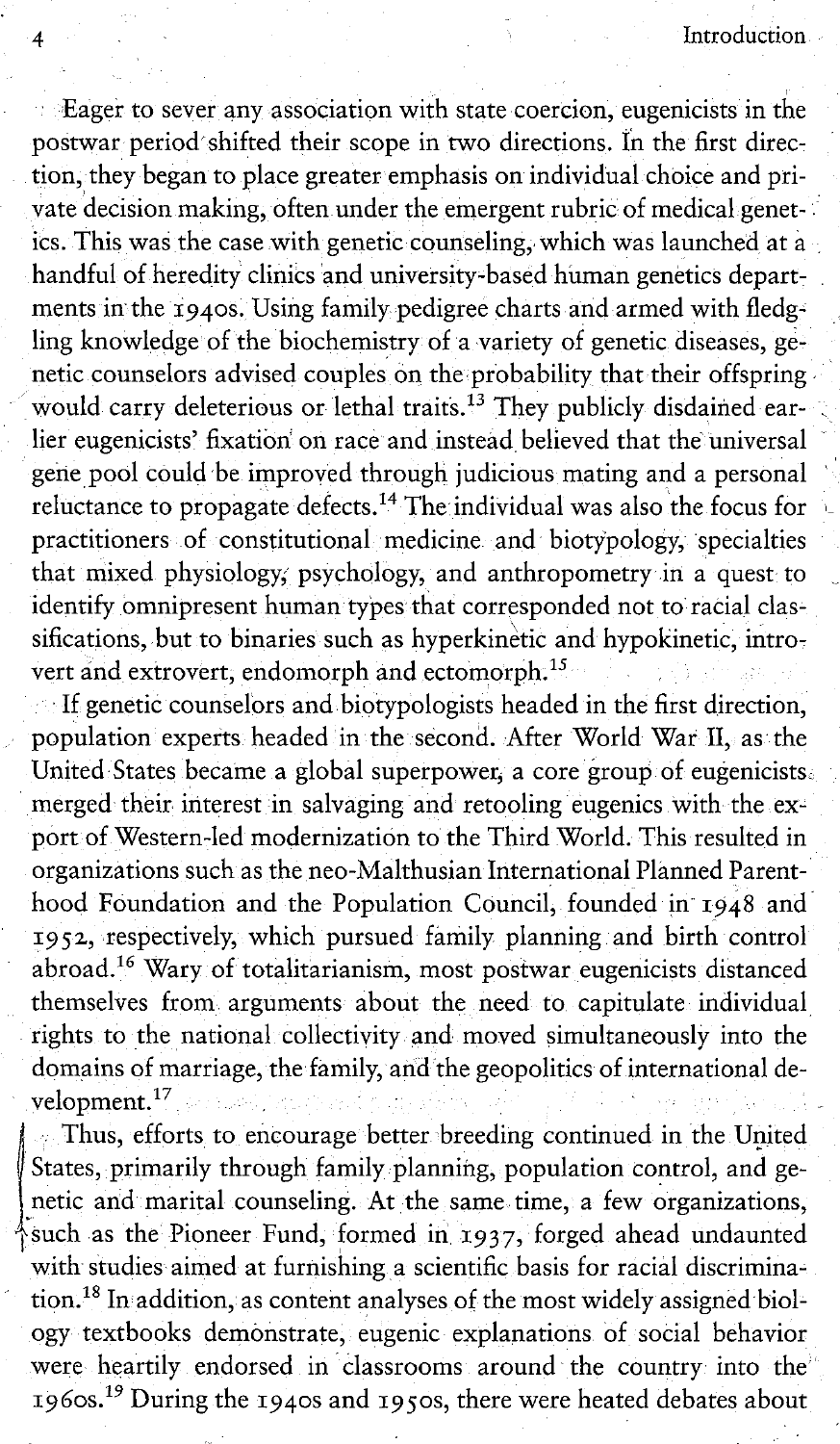## Introduction 2.5 and 2.5 and 2.5 and 2.5 and 2.5 and 2.5 and 2.5 and 2.5 and 2.5 and 2.5 and 2.5 and 2.5 and 2.5 and 2.5 and 2.5 and 2.5 and 2.5 and 2.6 and 2.5 and 2.6 and 2.6 and 2.6 and 2.6 and 2.6 and 2.6 and 2.6 and 2

"good" versus "bad" eugenics—the latter usually equated with "pseudoscience"—but the term itself did not fall into general disrepute until the 1970s. 20 Indeed, the American Eugenics Society (AES) did not feel ^compelled to change its name to the Society for the Study of Social Biol- $\frac{\partial g}{\partial x}$  until 1973 (although its directors clarified that this did "not coincide with any change of its interests and policies").<sup>21</sup> Lastly, the stringent immigration and sterilization laws passed decades earlier remained in force, affecting the ethnic and demographic composition of the United States and the lives of thousands of patients and inmates in state institutions.<sup>22</sup>

The second reason to challenge the prevailing historical understanding of eugenics is that until recently, the eugenics historiography, like much of the history of medicine, has been quite East Coast-centric. For the most part, scholars have explored eugenics from the vantage point of organizations such as the Eugenics Record Office (ERO) and the AES, and individuals, such as Charles B. Davenport and Madison Grant, all based'on the Atlantic seaboard. For the first generation of historians delving into eugenics; archival repositories such as the American Philosophical Society Library—which houses the papers of the ERO and Davenport—were the logical place to start, and the books and articles resulting from this research produced an exceedingly rich foundation.<sup>23</sup> With New York, Washington, D.C., and Boston as epicenters, most students of eugenics developed a narrative that tacitly enshrined the East Coast as the geographical reference point and then projected that interpretation across the rest of the country, often with only remote interest in regional variations. Certain seminal events, such as the creation of the ERQ in 1910 and its closing in 1940, or the sparsely attended Third International Eugenics Congress, held in New York in / 1932, crystallized into salient signposts. However, if we turn to the South, Midwest, and West, these temporal markers chafe against alter<sup>y</sup> native chronologies. For example, it was in the cereal capital of Battle Creek, Michigan, that John Harvey Kellogg incorporated the first sizable eugenics organization, the Race Betterment Foundation, in  $1906.<sup>24</sup>$ One year later, the hardtack state of Indiana stood at the vanguard, ushering in\* the country's first sterilization law. We also see that, in the 1930s, as the ERO was coming under fire, several Southern states passed sterilization laws for the first time, the number of sterilizations performed nationwide increased markedly, and several groups on the West Coast, such as the California Division of the AES and the American Institute of Family Relations (AIFR), amplified their activities.<sup>25</sup>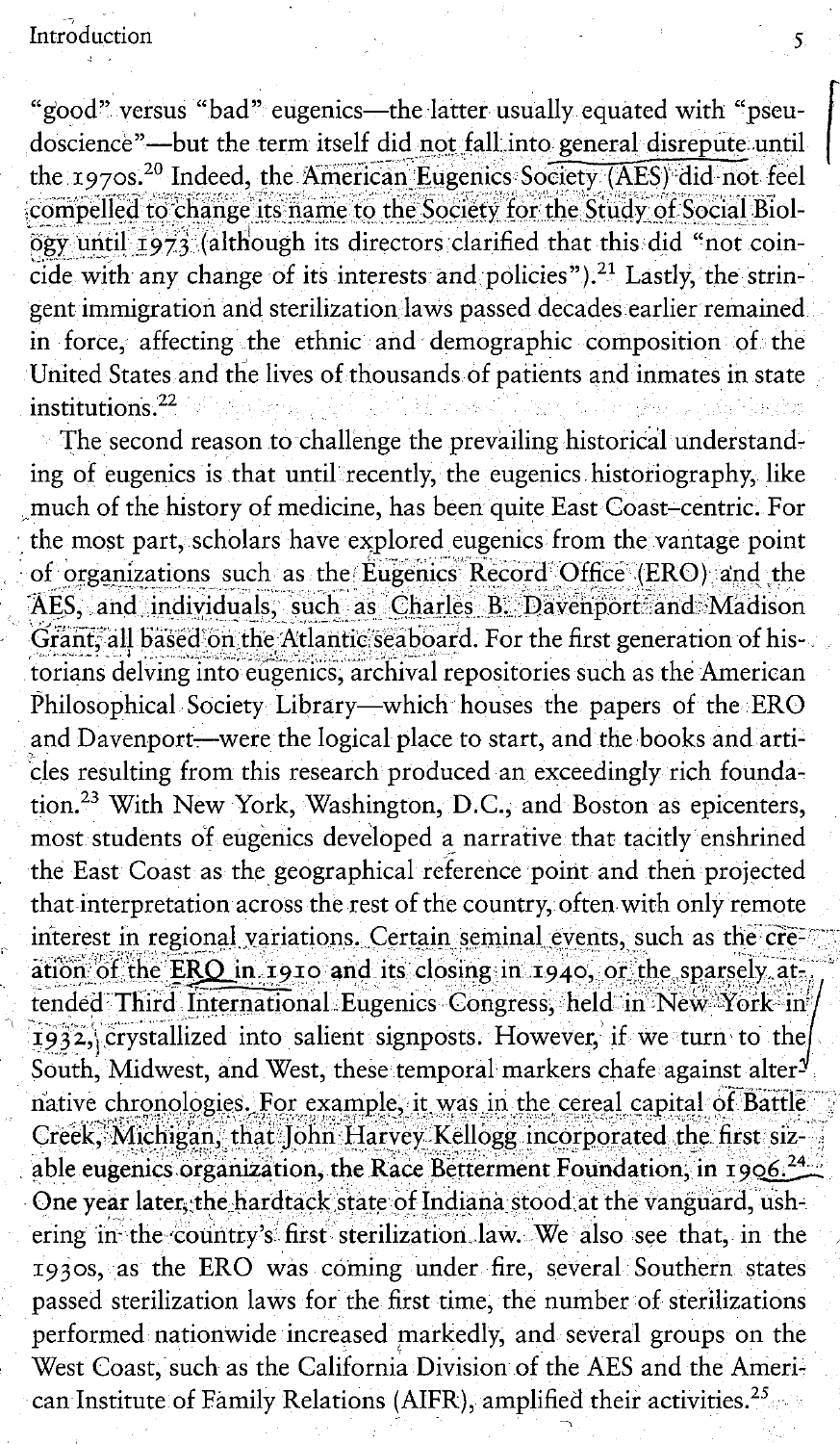Over the past decade, studies focused on Vermont, Virginia, North Carolina, Minnesota, Indiana, and Oregon have underscored the multidimensional presence of eugenics from coast to coast.<sup>26</sup> They have demonstrated the longevity of hereditarianism across the arc of the twentieth century and detailed the range of alliances that eugenicists forged with socialists, free-love advocates, feminists, horticulturists, pe L diatricians, obstetricians, public health advocates, philanthropists, industrialists, and a motley cast of politicians and legislators. At the same time, it is now impossible to disregard the global reach of eugenics, which thrived in places as diverse as Norway, Japan, China, Argentina, and Canada.<sup>27</sup> Eugenics was a worldwide phenomenon; what its heterogeneous adherents shared was faith in the application of biology and, medicine to the perceived problems of modern society. And in many countries, such as Mexico, Chile, and France, eugenics grew in popularity not in the 1910s and 1920s, but from the 1930s to 1950s, inspiring socialist education campaigns, the professionalization of social work, and the construction of planned housing communities for fecund working-class families.<sup>28</sup> Once situated in this multiregional and transnational panorama, the timetable and topography of eugenics in the United States appears more elongated and striated than previously imagined.

6

In particular, by turning our gaze thousands of miles west, away from the headquarters of the ERO, we encounter a history that was both paradigmatic of large-scale national trends and particular to the region. It is surprising that the American West has been largely overlooked, given that California performed twenty thousand sterilizations, one-third of the total performed in the country, that Oregon created a State Eugenics Board in 1917, and that the impact of restrictive immi-Igration laws designed to shield America from polluting "germ plasm" reverberated with great intensity along the Mexican border. In addition, the "West" spawned metaphors and myths for the initial generation of American eugenicists, who updated the Manifest Destiny doctrines of the 1840s with a twentieth-century medical and scientific vocabulary to expound on the noble westward march of Anglo-Saxons and Nordics.<sup>29</sup>

From the perspective of the American West, conventions tear at the seams; in their wake materialize novel subjects and avenues of inquiry. For example, the Second National Conference on Race Betterment (SNCRB), held at the Panama-Pacific International Exposition (PPIE) in 1915, needs to be understood not just as part of an ascendant eugenics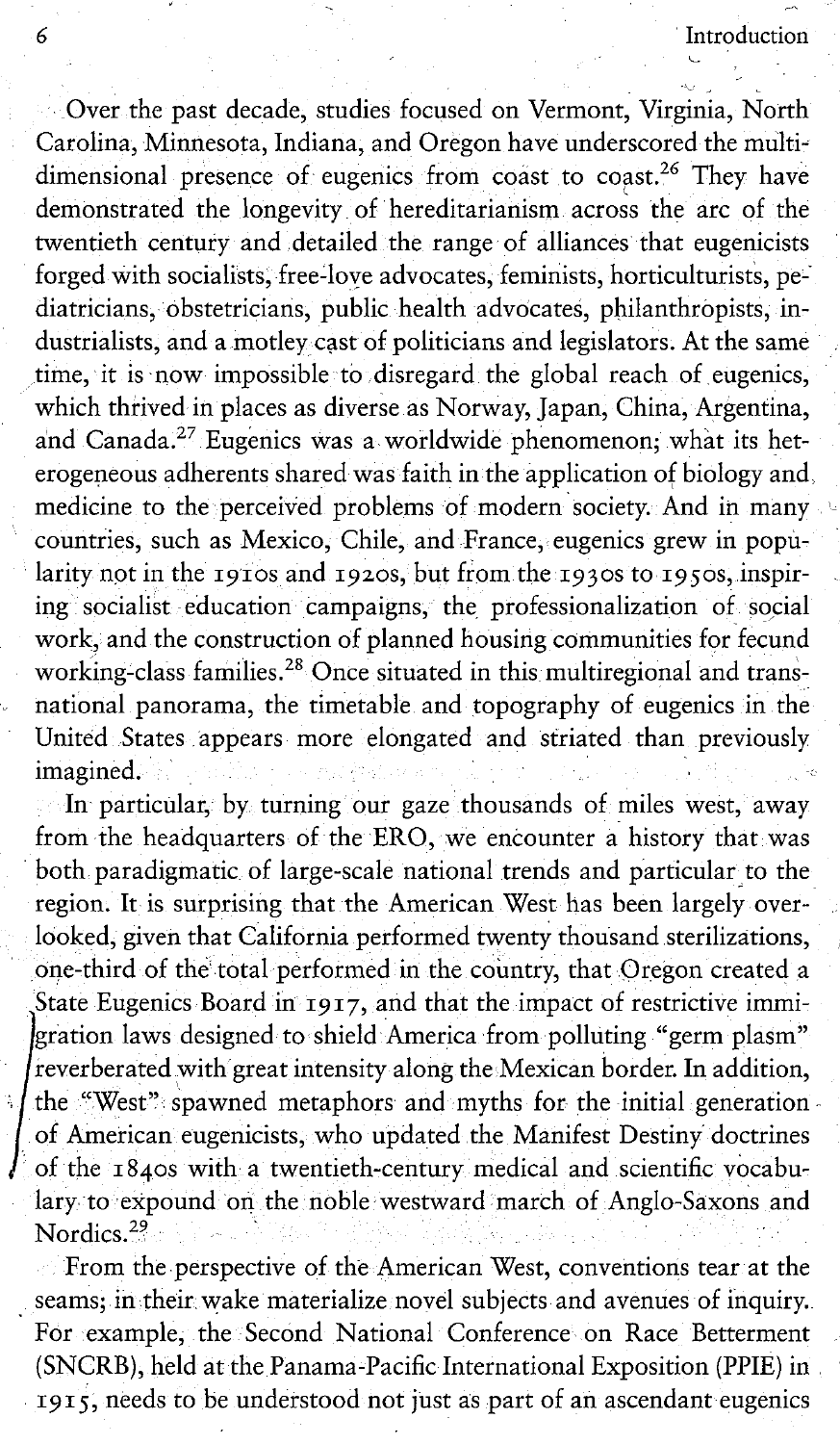movement that had one foot on the West Coast, but also in terms of the circulation of tropical medicine from the Panama Canal and Philippines to San Francisco. A closer look at the implementation of medical inspections and immigration regulations; along the Mexican border illustrates the eugenic dimensions of the Border Patrol^ which was formed in  $1924$  to help enforce the Johnson-Reed-Immigration Act and regulate Mexican immigration." The affinity between eugenic and environmen talist ideas about the purity and preservation of nature can be captured by reviewing the origins of the interpretative parks movement and the Save-the-Redwoods League, both of which were generously supported by Charles M. Goethe, the Sacramento businessman who launched the Eugenics Society of Northern California (ESNC).<sup>30</sup> Last but certainly not least, the AIFR, founded in 1930 by Paul Popenoe, an ardent sterilization proponent, not only points to the concerns of eugenicists in the rapidly expanding city of Los Angeles before and after World War II but also illuminates the eugenic designs behind the personality, marital compatibility, and sexual function tests that were formulated during the Cold War era. te ollerlagst fehr sprintler وأعيرهم وتناووه

A third reason to challenge the prevailing historical understanding of eugenics is that, as feminist scholars have shown, placing gender and sexuality at the center of the analysis reconfigures the history of eugenics, demanding substantial temporal and thematic revisions, and delineating a story that is at once more ordinary and more complex.<sup>31</sup> For example, when the reproductive and erotic body is highlighted, an uninterrupted line can be drawn from the sterilization laws passed by state legislatures in the 1910s that targeted "morons" and the "feebleminded" to the sexual surgeries performed by federal agencies on poor female welfare recipients during the 1960s.<sup>32</sup> As the twentieth century progressed, and following the simplification and routinization of the salpingectomy (removal of one or both fallopian tubes, which still entailed greater risks and longer convalescence than the vasectomy) in the 1930s, more operations began to be performed on women than men. 33 This transition indicates that the forced sterilization of women in the United States was interwoven with the enlargement of the welfare state, the denigration of dependent and single mothers, and the perceived burden of "illegitimate" children.<sup>34</sup> This was certainly the case in North Carolina, where ; sterilizations of African ; American women deemed "unfit" and incapable of proper parenting rose in the 1950s and 1960s.<sup>35</sup> For more than fifty years, involuntary sterilizations were motivated by a shifting mix of anxieties about sexual deviance and the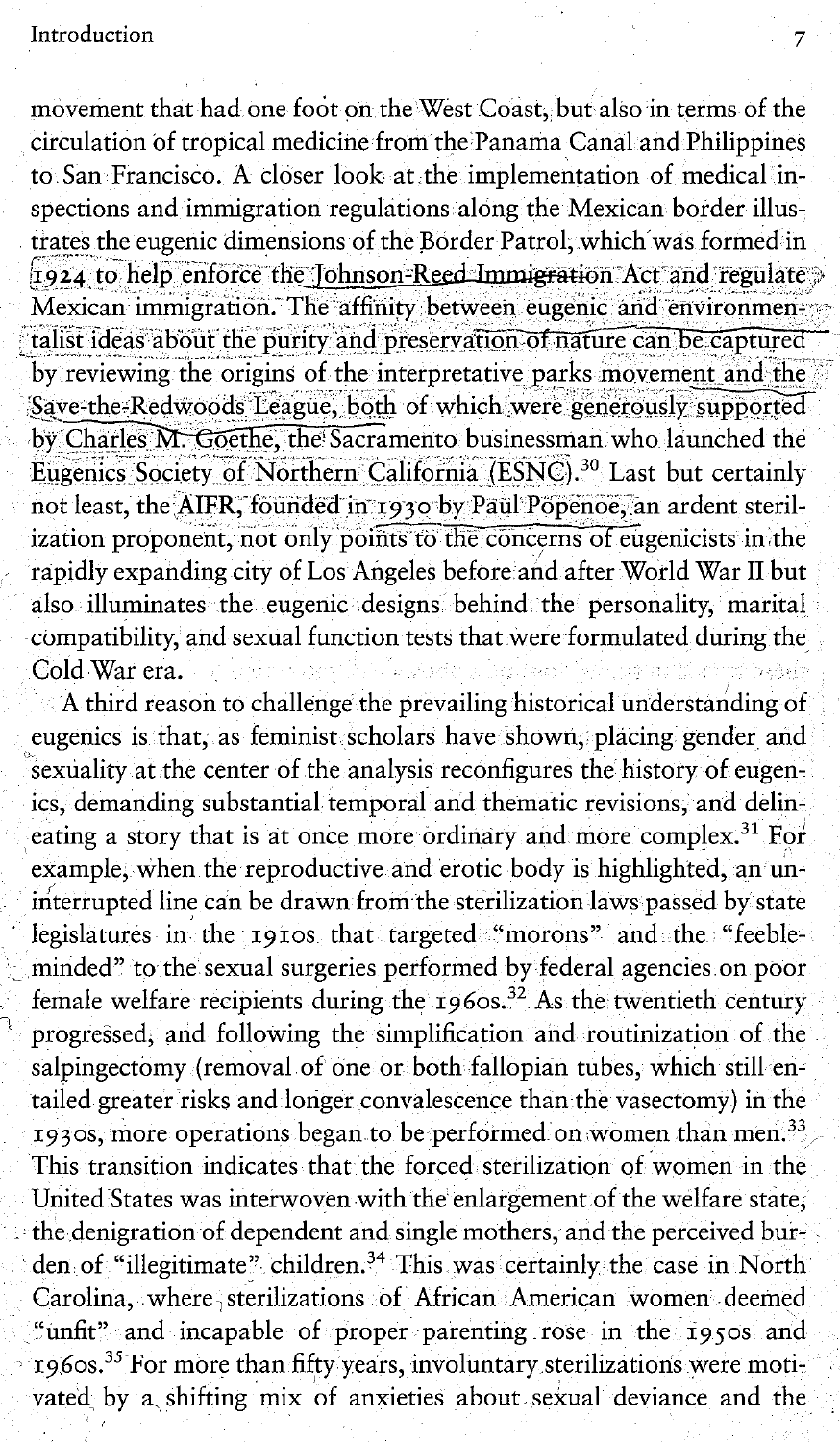promiscuity of teenage girls, fears of biological deterioration, and a dis- 1 course of institutional cost saving.

In addition to urging a reevaluation of sterilization practices, foregrounding sexuality and gender complicates many of the conceptual retaining walls that have circumscribed eugenics and other social and cultural phenomena. For example, the records of North Carolina's Eugenics Board show that while black women were being disproportionately sterilized in the 1950s and 1960s, some of them, intent on obtaining birth control, actually filed applications for the operation.<sup>36</sup> Although only about 6 percent (468) of the eight thousand total sterilizations in North Carolina were requested, the insistence of a vocal minority to obtain approval for the procedure reveals the extent to which the battle for reproductive control was framed by eugenic categories and priorities. Feminist scholars have recognized this symbiotic relationship for quite some time and have shown how male physicians gradually took over birth control, eugenicists appropriated the agenda of family planning, and the women's movement struggled to reverse these trends in the 1960s and 1970s.<sup>37</sup> All too often, however, these issues are distilled into a thumbnail sketch of the hot-button figure of ^ Margaret Sanger, who has been alternately described as a die-hard eugenicist with virulent race and class prejudices or as a true if misguided feminist who cultivated strategic alliances with eugenicists but did not fully accept the implications of their ideas.<sup>38</sup>

A tendency to depict eugenics in black and white has elided uncomfortable nuances. For instance, according to one scholar, the majority of women in Puerto Rico (mostly middle- or working-class) who underwent sterilization had a positive or neutral assessment of the procedure, which was their preferred contraceptive option.<sup>39</sup> Yet it is common for scholarship on twentieth-century Puerto Rico to ignore this feminist attitude toward sterilization as well as the vibrancy of the early feminist movement, which fought for reproductive autonomy, and instead echo condemnations of the scientific experts who pushed "la operacion" as a "remedy" for a purported overpopulation problem. Although the experiences of Puerto Ricans who underwent surgery in New York City hospitals may have more in common with those of African American and Native American women who spoke out against forced tubal ligations in the 1960s and 1970s, much of the history of sterilization needs to be considered a fractious interplay between diverse feminist groups, those sterilized, physicians, the welfare bureaucracy, and eugenicists.

งก่อ จัดนี้ เคยกล้า จัดลิ และเจ้าหน้าใจเรื่องแรกที่ที่ควา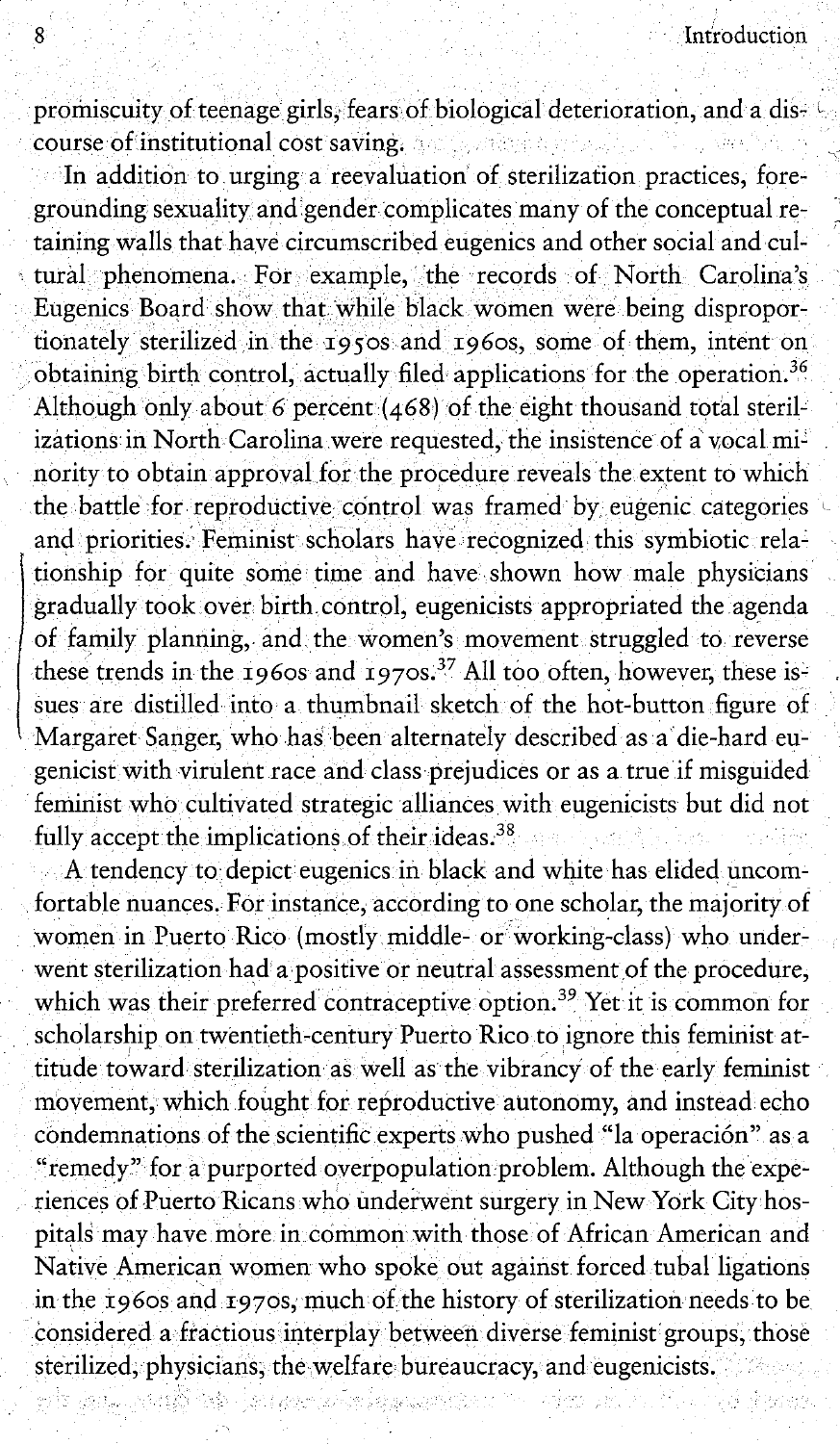Finally, if attention to gender and sexuality has illustrated some of the gray areas of reproductive politics, it also sheds light on how everyday eugenics played out, above all, among white middle-class Americans. 40 After World War II, as eugenicists turned toward genetic and marital counseling, their target populations changed.<sup>41</sup> Instead of tallying the "undesirable" and "feebleminded," they began to devote greater attention to married heterosexual couples, who they hoped would amply procreate. Although some historians juxtapose these two approaches as "positive" (fostering the reproduction of the "fit") and "negative" (impeding the reproduction of, and even euthanizing, the "unfit"), such a distinction implies that they can be fairly easily entangled. In California, however, the most strident champions of "positive" eugenics, Popenoe and Goethe, who used that term to explain their interests and the organizations they founded, were also the most heavily invested in "negative" campaigns such as compulsory sterilization and unyielding immigration restriction. Rather than accepting such descriptors transparently, it is crucial to historicize their rhetorical function and be cognizant of their explanatory limitations. Scholars have also relied on the terminology of "mainline" and "reform" to characterize, respectively, the racist eugenicists of the 1920s, such as Harry H. Laughlin, and their more moderate successors, such as Frederick Osborn, the longtime president of the AES who foregrounded population planning and demography.<sup>42</sup> Yet, once gender is factored into the equation, these lines too become blurred. ati ta Akadémitiki Séri Wéri Minis

9

Beneath the surface of the distinction between "mainline" and "reform" lay a significant continuity in twentieth-century hereditarianism. In the 1940s and 1950s, many eugenicists traded in their previous interest in determining the biological differences between discrete racial groups for a fascination with the male-female dichotomy, which was envisioned as stretching along a continuum of overlapping gradations of personality, temperament, and compatibility. The disarticulation and transposition of "race" onto gender and sexuality was an integral component of the midcentury "shift from the categorical to the scalar" and was central to the perpetuation of a hereditarian and evolutionist vision of civilization and its discontents in the United States.<sup>43</sup> This reconfiguration helped to spur national alarm over homosexuality (manly women and effeminate men), frigid wives, and sexual dysfunction, and contributed to the pronatalist zeal of the "baby boom."<sup>44</sup> The racial panics of the 1920s reemerged as the sexual conformity of the 1950s,

net to the hold with this hold with the state of the hold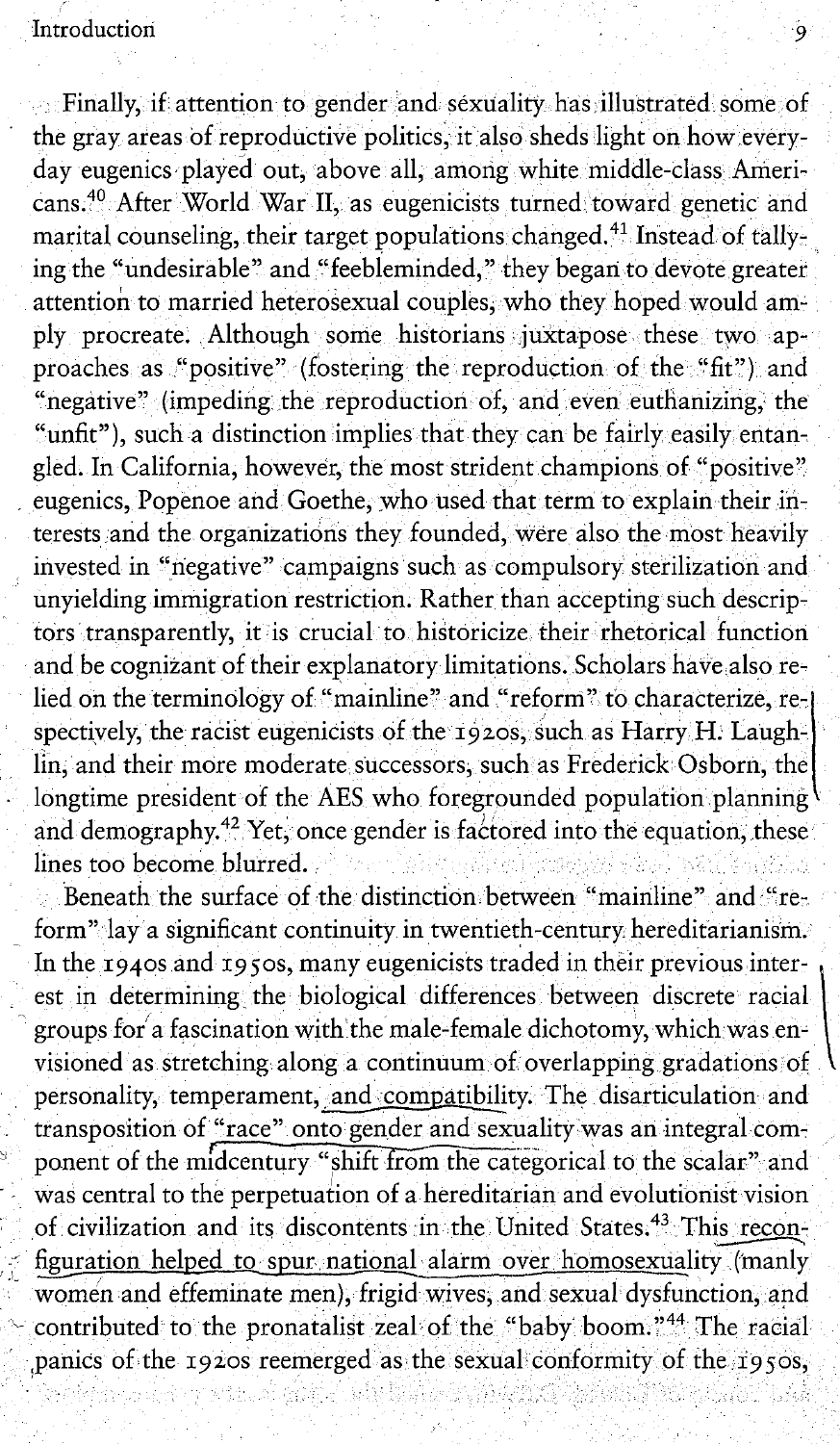even as institutional racism and the racialized baggage of social Darwinism perdured, the latter often embedded in population and family planning or psychotherapeutic constructs of gender and sex.

Through these temporal, spatial, and topical lenses, the systematic affront to eugenics occurred not in the 1930s and 1940s, but during the civil rights era, when its two principal pillars, sterilization laws and national origins immigration quotas, were dismantled through a combination of grassroots mobilization and legislative action. By the 1960s and 1970s, there was increasing uneasiness and anger, in streets and assem^ bly halls, about the lingering and persistent ramifications of hereditarianism on specific groups, such as poor African American women who were being unwittingly sterilized, Mexican American youths whose life options were restricted by the results of intelligence testing and vocational tracking, and middle-class white women who were eager to finally wrest birth control out of the hands of male family planners.<sup>45</sup> Furthermore, the patriarchal culture, gender imbalances, and racial prejudices of the medical establishment were coming under attack from many sides.<sup>46</sup> A sea change was underway, as evidenced by the media and congressional uproar over revelations that the U.S. Public Health Service (USPHS) had conducted unethical and harmful syphilis experiments on poor rural blacks in Macon County, Alabama, for more than forty years. 47 The 1973 hearings on the now notorious Tuskegee experiments catalyzed the formulation of informed consent protocols, which nations had been urged to adopt after the Nuremberg Trials, and bolstered the claim that racial minorities had been pawns, not beneficiaries, in the advancement of American medicine and science. The protest movements of the 1960s and 1970s—ranging from desegregation, black power, Chicano nationalism, and second-wave feminism to gay liberation—arose in part as an assault on the decades-long effects of eugenics-based policies and rationales. Certainly, the 1960s should not be reduced to a revolt against eugenics, but this tumultuous era cannot be comprehended outside of the troubled history of hereditarianism in the United States.

*Eugenics* is an elusive word. It has had divergent connotations and has galvanized disparate projects across the world.<sup>48</sup> As the preceding pages suggest, the transformation of eugenics over time makes it imperative to define it in contextual, not absolute, terms. However, this does not imply a lack of precision. When Sir Francis Galton, the British statistician and cousin of Charles Darwin, coined the term in 1883, he combined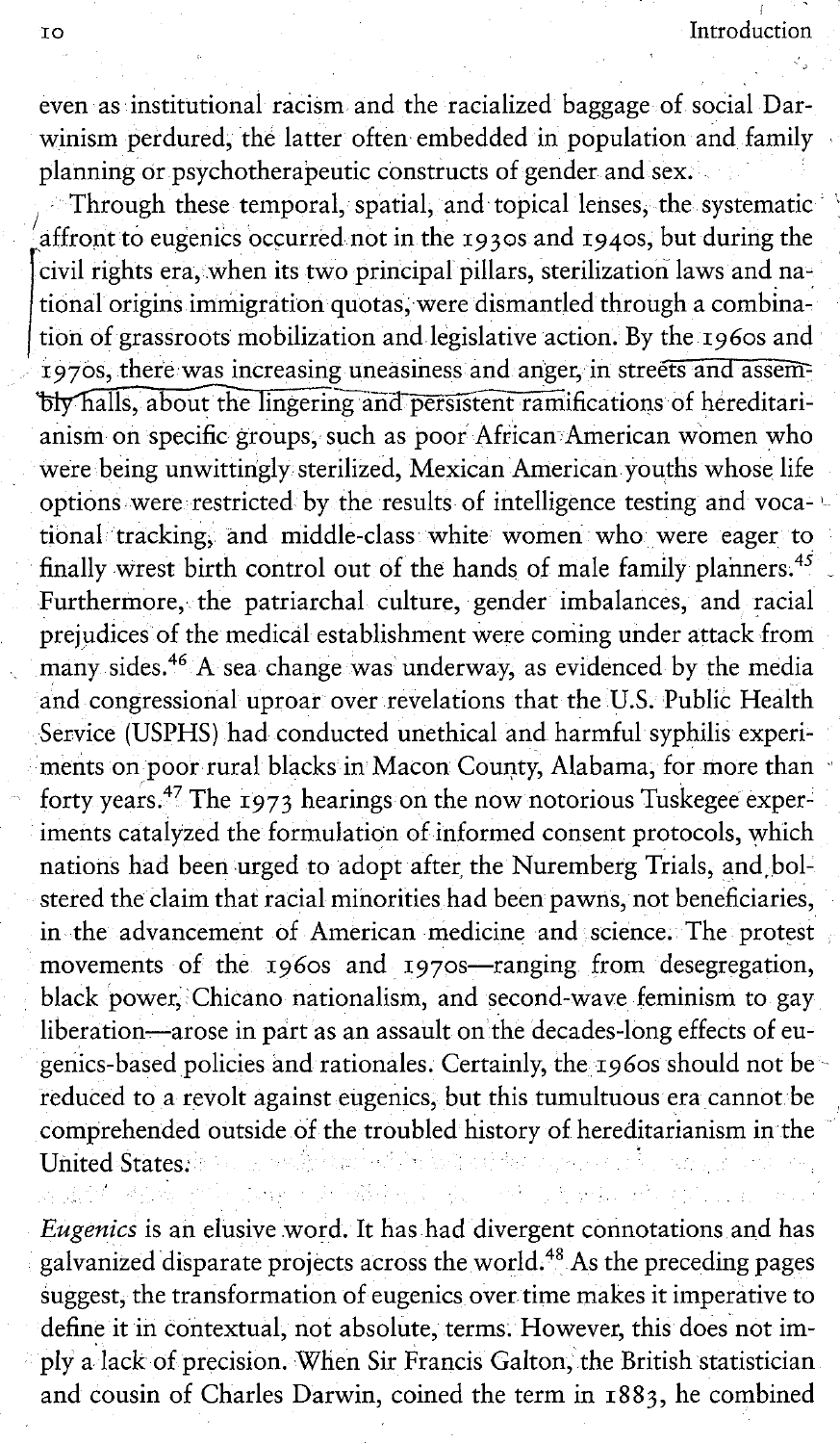the Greek *eu* (good or well) with the root of *genesis {to* come into being, be born) and added the modifying suffix *ics.<sup>49</sup>* After trying out various formulations, in *Essays in Eugenics,* published in 1909, Galton wrote that eugenics was "the science which deals with all influences that improve the inborn qualities of a race; also with those that develop them to the utmost advantage."<sup>50</sup> If "science" encompasses both theory and practice, knowledge and skill, and "race" comprises the human species, interpretations that correspond to Galton's description of eugenics as a kind of interventionist religion and his emphasis on the betterment of all human "specimens" and "stock," then *eugenics* can simply be defined as better breeding. Indeed, in 1911 Davenport reiterated this definition of *eugenics* as "the science of the improvement of the human race by better breeding."<sup>51</sup> Of course, the operative word is *better,* the significance of which was, arid continues to be, the source of the intense politicization of eugenics. Who decides what potential progenitor or offspring is "better" and has the leverage to enforce such preferences? What is the rationale for selection and who, ostensibly, in the short and long term, will benefit or suffer? What if members of a given society disagree on who and what is superior and inferior, normal and abnormal? What roles should the state and the individual be allowed or encouraged to play in the development and enforcement of eugenic programs? What restrictions, if any, should be placed on commercial access to genetic technologies and information, particularly those that enable certain people and groups potentially to buy eugenic enhancement while others are left behind? Nestled in Galton's foundational definition are the perplexing questions that have haunted attempts at better breeding for more than a century.

Whether today or at the height of the Cold War or in the late 1800s, both supporters and detractors have linked eugenics to anxieties about biological deterioration and hopes for genetic optimization. Over time, these oscillating concerns have continuously, albeit unevenly, affected our understandings of race, sexuality, reproduction, and nature. For example, in the 1980s, some scholars expressed worry that the development of genetic tests for diseases such as Tay-Sachs and sickle-cell anemia had the potential to revive the associations between particular racial groups and biological defects that had been so popular in the 1920s and 1930s. One sociologist suggested that instead of overtly guiding medical and public policies, these stereotypes were now being insidiously and sometimes inadvertently furthered by genetic screening programs that allowed eugenics to enter surreptitiously through

II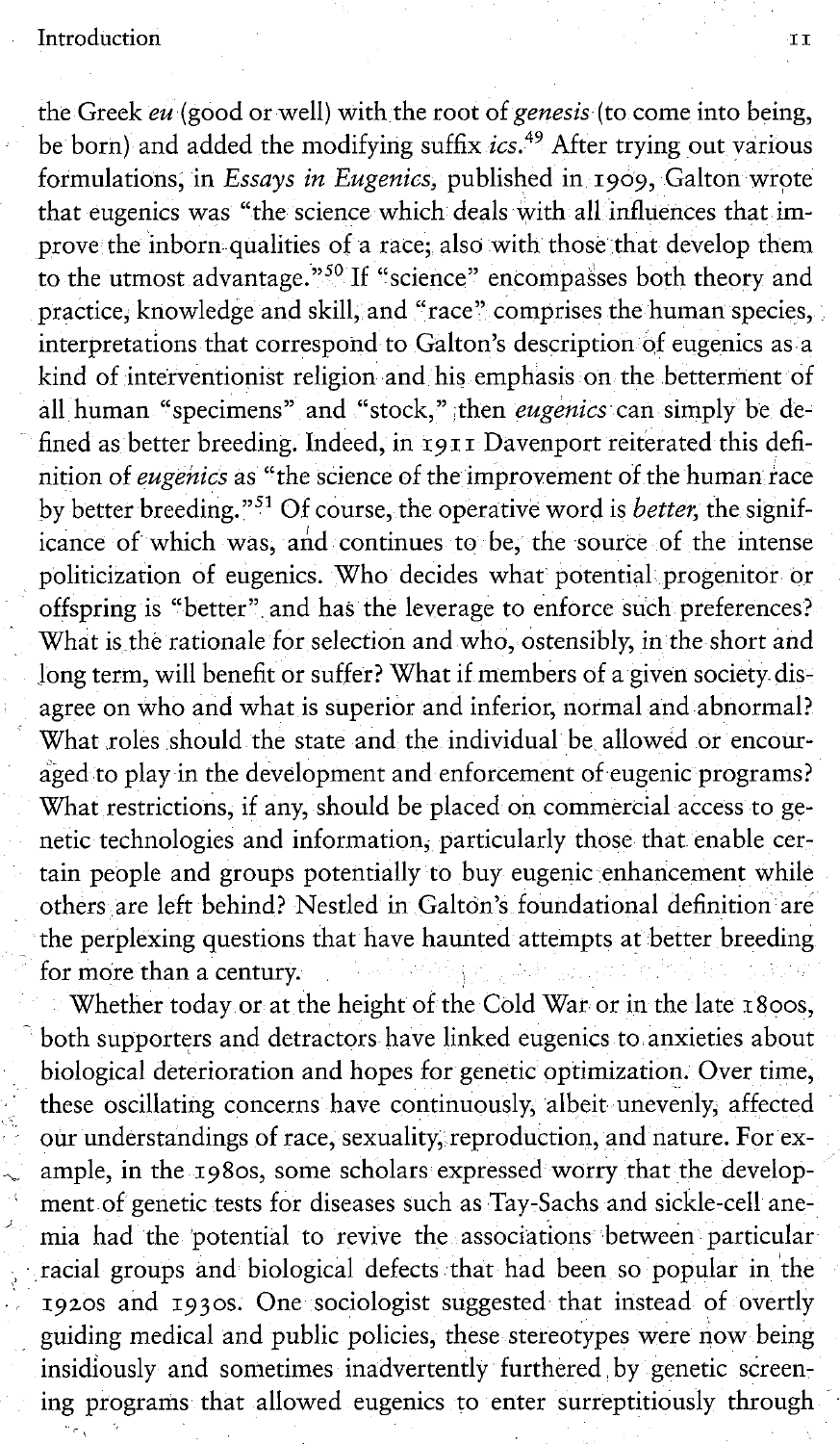#### 12 Introduction 2.5

the back door.<sup>52</sup> Several decades earlier, Hermann J. Muller, a Nobel Prize-winning geneticist with socialist leanings, proposed artificial insemination and the establishment of sperm banks stocked with superior "germinal material" as the ideal route to genetic perfectibility. He was confident that his plan was compatible with the values of a democratic society, since the donations from "persons of unusual moral courage, progressive spirit, and eagerness to serve mankind" would be voluntary.<sup>53</sup> Although Muller asserted that his scheme of artificial insemination was a far cry from the controlled procreation of a Hitler or Mussolini, his assumption that women would happily serve as the wombs of such superlative progeny was offensive to many Americans, especially feminists struggling to win greater reproductive freedom.

These two examples illustrate how medical or social programs designed to encourage the breeding of some people and not others have incited anticipation, trepidation, and controversy in the United States. It is exceedingly difficult, if not impossible, to discuss the motivations for and implications of genetic testing and "genius" sperm banks without grappling with bioethical dilemmas and revisiting the legacy of eugenics. Over the past decade, with the launching of the Human Genome Project and the prospective ramifications of the decoding of the human genome for genetics and reproduction, these issues have become more salient than ever before. One of the greatest ironies of our contemporary era is that sensitivity to the discrimination and abuse promoted by eugenics, understood mainly in terms of state coercion and violative bodily intrusion, has made many scientists and legislators wary of regulation, a position that has only boosted the commercialization of reproductive and clinical genetics.;Even with the bioethical concepts of autonomy, choice, consent, and beneficence codified into medical practice and research, American society is characterized by wide discrepancies in genetic health access and literacy that can easily turn one person's perfection into another person's defectiveness. One biologist has suggested that, if driven solely by market demand, Americans' tendency to choose the "best" for their children could eventually translate into two branches of *Homo sapiens:* a wealthy genetic elite that replicates, itself through designer babies and a medically underserved genetic underclass.<sup>54</sup> Although such futuristic specters of the survival of the richest and fittest may be overblown, the ubiquity of such scenarios in books and on television underscores the value of exploring how eugenics has been and continues to be conceived in modern historical memory. Eugenics has left discernible imprints on race relations, the immigrant ex-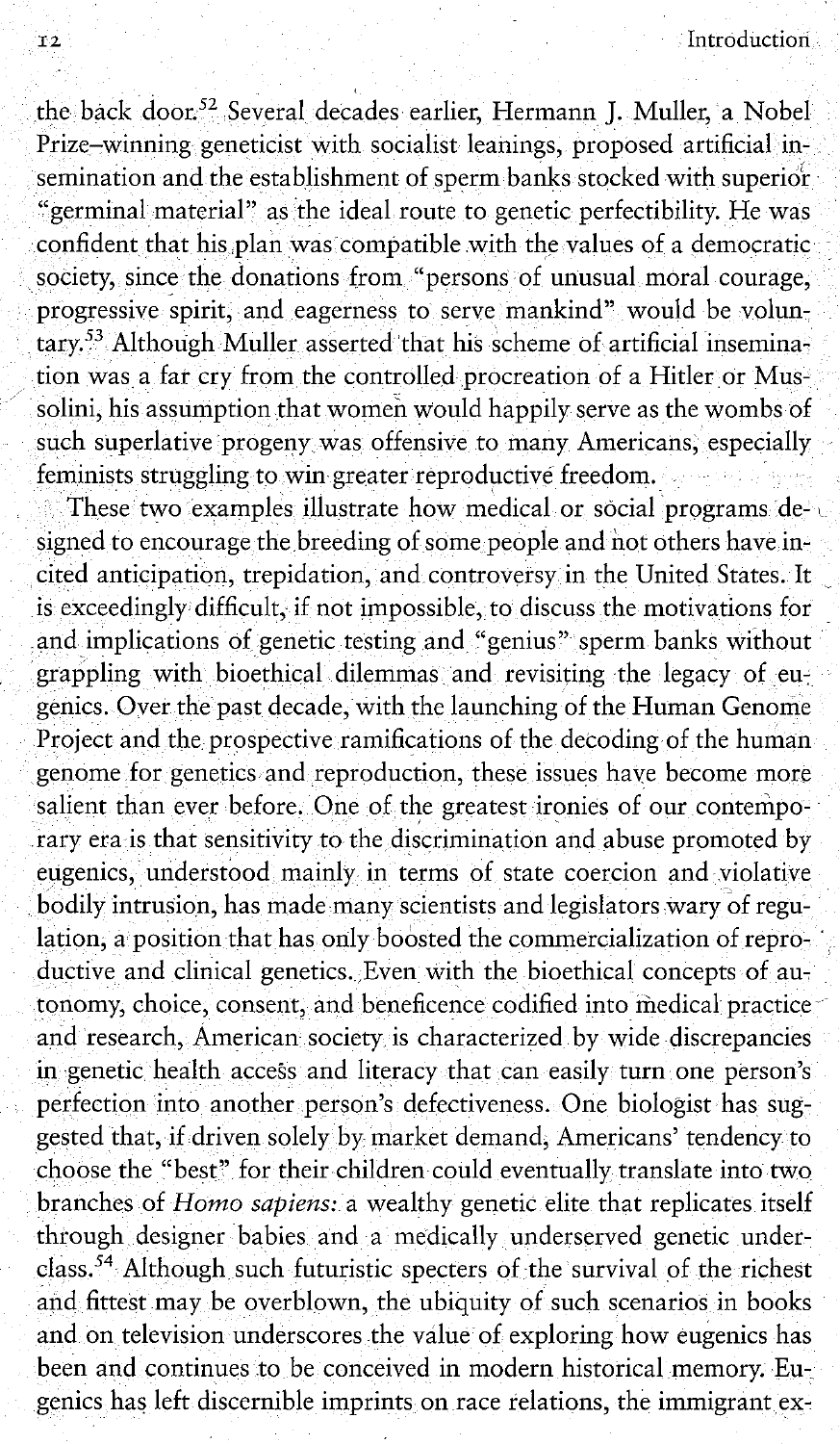## Introduction 2.5 and 2.5 and 2.5 and 2.5 and 2.5 and 2.5 and 2.5 and 2.5 and 2.5 and 2.5 and 2.5 and 2.5 and 2.5 and 2.5 and 2.5 and 2.5 and 2.5 and 2.5 and 2.5 and 2.5 and 2.5 and 2.5 and 2.5 and 2.5 and 2.5 and 2.5 and 2

perience, marriage patterns, sexual expression, contraceptive use, standardized testing, and even parks and recreation systems. A fruitful way to begin to track the broad social reach and the continuities andshifts in better breeding is by returning to the context in which eugenics emerged more than one hundred years ago. The manufacture of the second states of the second

In the late 1800s, far-reaching processes of industrialization, urbanization, immigration, imperialism, and secularization were remaking national, cultural, and economic landscapes across the globe. It was a period of technological innovations, from the railroad to the telegraph; of medical discoveries, from X-rays to microbes; and of the birth of new interpretive human sciences, such as sociology and psychology. But the underbelly of Progress (with a capital P) was riddled with perceived social ills such as sprawling urban tenements, malnourished children, disease outbreaks, environmental degradation, class conflict, and racial strife. As assorted elites in various countries sought to make sense of a world in flux, they increasingly turned not to religion but to science, which offered authority, rationality, and incisive explanatory power. Evolutionism, physical anthropology, and bacteriology could help diagnose, ameliorate, and perhaps even perfect society.

If there was one word to which reformers gravitated to express their predicament, it was *degeneration,* a term imbued with both scientific and moral meaning.<sup>55</sup> A concern with degeneration was sparked in part by Darwinism and the ascendance of monogenesis, which posited that humans were much closer to animals, specifically primates, than suggested by polygenesis.<sup>56</sup> Not only was reversion to a more primitive state possible, according to the hierarchies formulated by physical anthropologists, it was already embodied by types further down on the evolutionary ladder. The turn of the twentieth century was the heyday of racial taxonomies that placed whites and Europeans at the apex of civilization, blacks and Africans on the bottom rungs, and nearly everyone else in the suboptimal middle position of hybridity and mongrelization.<sup>57</sup> In the United States, the solidification of these racial hierarchies was integral to the entrenchment of Jim Crow segregation after Reconstruction and the rise of Sinophobia and anti-Asian discrimination, and it helped to rationalize colonial ventures in Latin America and the Pacific; Furthermore, doctrines of racial decline coincided with the advent of modern contraception; and fertility drops in parts of Western Europe and the United States, each of which prompted some reformers to worry that the flagging birthrate of the "fit" was being outpaced by the rampant propagation of the "unfit."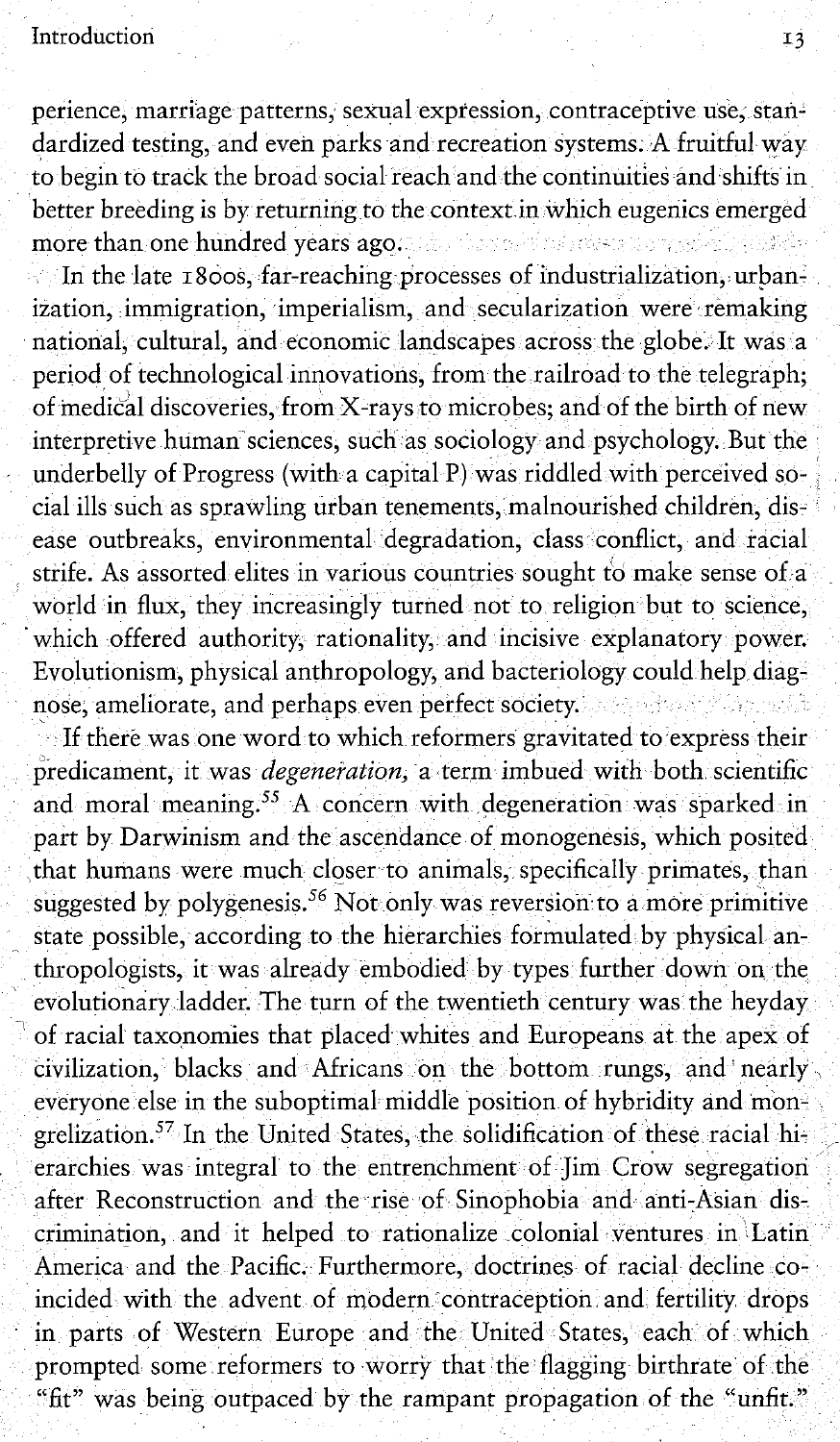In the United States, degenerationism translated into alarm about immigrant invasions and miscegenation, and admonitions against "race suicide," which President Theodore Roosevelt, for one, was convinced was jeopardizing America's vitality and global stature.<sup>58</sup>

Eugenics was sown in the soil of degenerationism. From the outset, it had strong affinities with contemporaneous notions of racial decadence ' and spoke much the same language as the burgeoning disciplines of sociology, anthropology, and sexology. However, the coalescence of organized eugenics movements required the convergence of the competing . and complementary hypotheses in plant and animal biology that gave rise to modern genetics. One of the initial catalysts was the neo-Lamarckian theory of the inheritance of acquired characteristics, which posited that environmental forces, both favorable and unfavorable, could alter human heredity and be transmitted down the familial line. Formulated by the French naturalist Jean Baptiste de Lamarck in the early nineteenth century, this version of natural selection stressed the role of external stimuli in either improving or damaging hereditary material. On the one hand, neo-Lamarckism promoted optimism in reformers who hoped that cleaning up urban decay and instituting public and personal hygiene could produce more vigorous "stock." On the other hand, it also made reformers skeptical about their ability to impede the likely and natural regression of humans back down the evolutionary scale. Neo-Lamarckism provided the basis for eugenics movements in "Latin" countries such as France, Romania, Argentina, and Mexico. Following neo-Lamarckism, for example, Mexican and Brazilian eugenicists supported public health measures and prohibition campaigns that they believed would offset the permanent destruction inflicted on the national "race" by overwork, alcoholism, tuberculosis, and syphilis.<sup>59</sup>

At the same time that neo-Lamarckism was alternately fueling hope and dismay, another concept of heredity was on the horizon. Linked to the studies of Galton, the German cytologist August Weismann, and the rediscovery of the hybridization experiments of the Austrian monk Gregor Mendel, this theory claimed that hereditary material was transmitted from generation to generation with absolutely no modification. As this doctrine of strict hereditarianism was being formulated, Galton embarked on the inquiries into the biographies of famous men that would convince: him that musical, intellectual, and other traits were not learned but innate.<sup>60</sup> Emboldened by his conclusions, Galton began to espouse eugenics, organized projects to stimulate breeding among the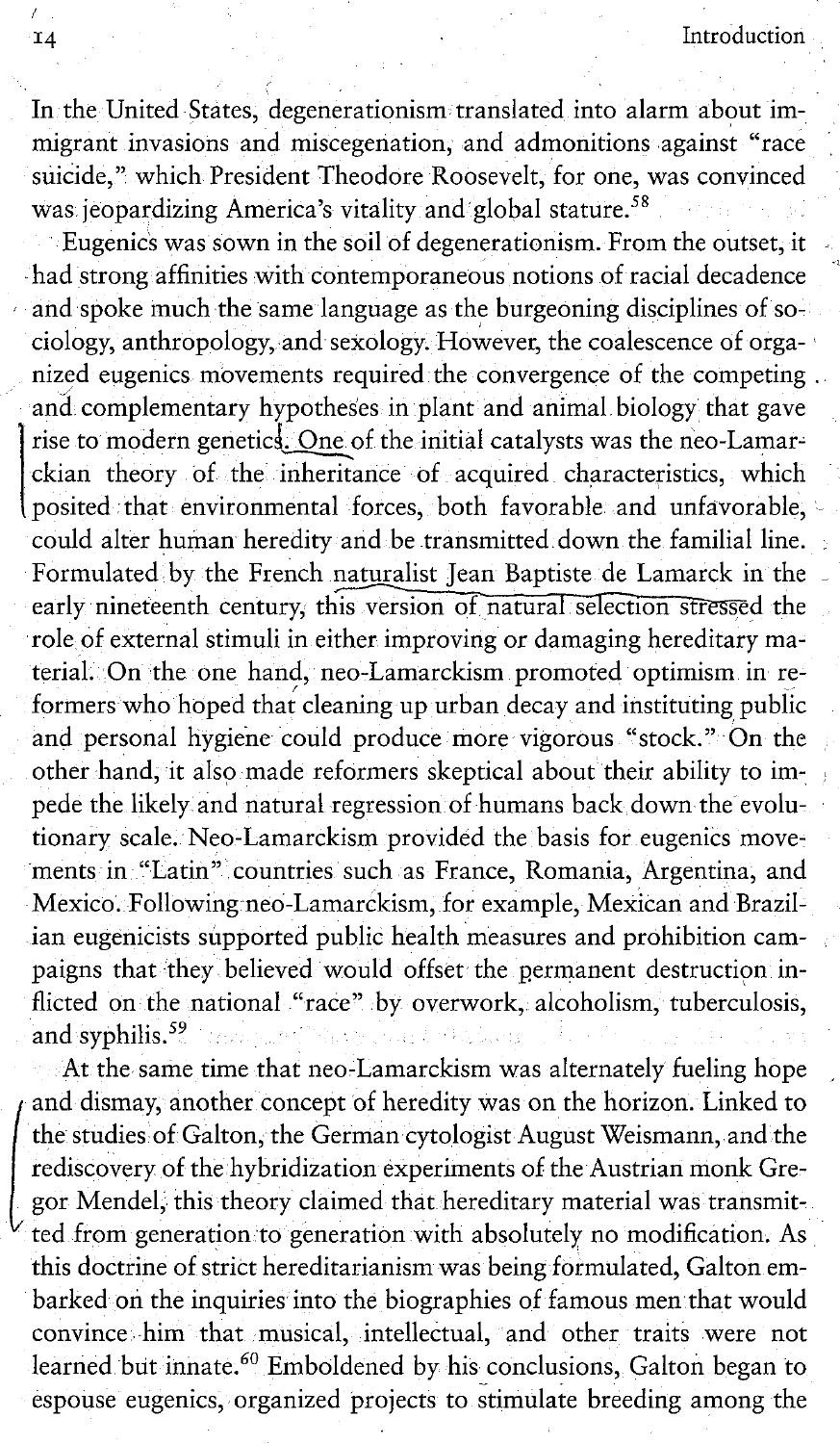## Introduction 2.5 and 2.5 and 2.5 and 2.5 and 2.5 and 2.5 and 2.5 and 2.5 and 2.5 and 2.5 and 2.5 and 2.5 and 2.5 and 2.5 and 2.5 and 2.5 and 2.5 and 2.5 and 2.5 and 2.5 and 2.5 and 2.5 and 2.5 and 2.5 and 2.5 and 2.5 and 2

upper classes, and calibrated anthropometric and biometric techniques to measure and correlate the physique, psychology, and physiology of a cross section of British families. While Galton gathered biometric data on "hereditary geniuses," Weismann refuted neo-Lamarckism from the perspective of cell biology. Weismann contended that the human body contained two completely distinct kinds of cells—germ and somatic. In the 1880s, he had first asserted that germ cells were located in the gonads and produced sperm and eggs and that all other bodily tissues were composed of somatic cells. Moreover, he claimed that hereditary material was fixed in the germ cells, which determined the arrangement and expression of the somatic cells but were never reciprocally affected, by them. By disputing the theory of the inheritance of acquired characteristics, Weismann challenged the environmental reform impulse of neo-Lamarckism and infused hereditarianism with a heavy dose of fatalism.<sup>61</sup>

Despite Weismann's principles, however, it was not until 1900, when scientists rediscovered the results of Mendel's experiments, that neo-Lamarckism gradually lost its tenacious hold.<sup>62</sup> Working with pea plants in an Austrian monastery in the 18 60s, Mendel had painstakingly elucidated the patterns underlying the transmission of hereditary material from parent to offspring.<sup>63</sup> Most important, he had postulated that to be expressed in the next generation, some hereditary factors needed to be passed on by both parents whereas others required only one progenitor. He had labeled these traits, respectively, recessive and dominant and then had calculated his well-known 3:1 ratio, which he had replicated in thousands of garden experiments with smooth, wrinkled, long, and short peas. 64 Along with these postulates, Mendel's laws of segregation and independent assortment—which stated that during the formation of gametes, the germ cells disaggregated and then recombined independently, producing different variations—rapidly gained currency among scientists.<sup>65</sup>

After 1900, Mendelianism became the basis of modern genetics. In subsequent decades, Weismann's germ and somatic cells were renamed genotype and phenotype by the Danish geneticist Wilhelm Johannsen; chromosomes were identified as the locus of the gene; the workings of sexual selection were determined; and certain diseases caused by dominant genes, such as Huntington's disease, and by recessive genes, such as phenylketonuria (PKU) were identified.<sup>66</sup> In 1953, James Watson and Francis Crick proposed that genetic material was contained in DNA (deoxyribonucleic acid), structured as a double helix consisting of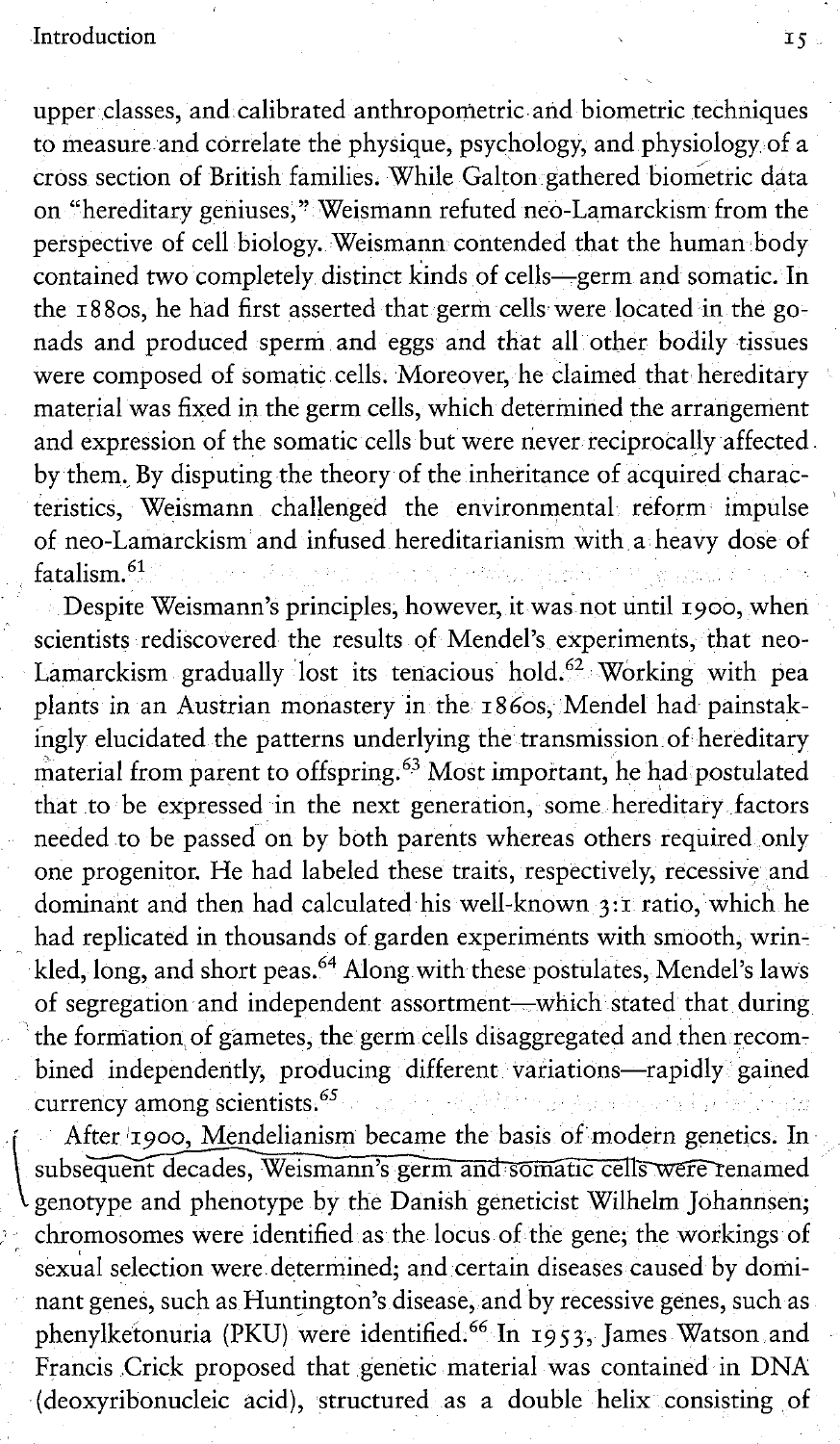#### **16**<sup>2</sup> **1. Introduction**

paired combinations of four nucleic acids held together by hydrogen bonds. By this time, the field of genetics had expanded beyond Mendel's original formulas into highly involved and technical laboratory experiments crossbreeding mice, flies, and worms and a complicated universe of acronyms and cryptic scientific notations. Geneticists were mapping the metabolic pathways of dozens of genetic diseases and discovering masking effects (epistasis) and patterns of incomplete dominance and codominance; Moreover, the intersection of genetics with new-fangled medical imaging (such as X-ray crystallography) and the techniques of molecular biology and biochemistry (such as karyotype analysis and .eventually electrophoresis) was generating voluminous information about plant and animal genomes. 67

In the United States, eugenics was informed principally by Mendelianism. Although neo-Lamarckism held some sway in the first decade of the century, especially among idealist Progressives, by the onset of ~ World War I the emphasis was on strict hereditarianism.<sup>68</sup> This was evident in the family pedigree studies, which relied on Mendelian ratios to delineate the transmission of bad "unit characters" or genes that might cause criminality, alcoholism, or feeblemindedness from generation to generation. These studies often profiled poor rural white families through morality tales in which irresponsible and degenerate offspring recklessly reproduced more of their kind. In rare exceptions, a family member chose the respectable path of childlessness or, when fortunate enough to have been born with a majority of good genes, sought out vigorous mates.<sup>69</sup> During the 1920s, it was the application of Mendelianism to humans, and above all the corollary that specific racial and degenerate types had distinct "unit characters," that propelled eugenic campaigns for sterilization, interracial marriage bans, and immigration restriction. If surgical operations and marriage laws would protect the nation from the feebleminded and defective from within, then tight immigration laws would do the same from without.

Eugenics achieved its greatest national visibility in the 1920s when it was virtually synonymous with biological racism and modern degenerationism. Furthermore, it was during this decade that eugenicists achieved two critical victories: *Buck v. Belly* the U.S. Supreme Court case that upheld the constitutionality of Virginia's sterilization law (1927), and the Johnson-Reed Immigration Act (1924), which set a quota of 2 percent on all immigrants from Southern and Eastern Europe based on the 1890 census and closed the gates to practically all new-

The possible and control of the state of a control of an object on the state of the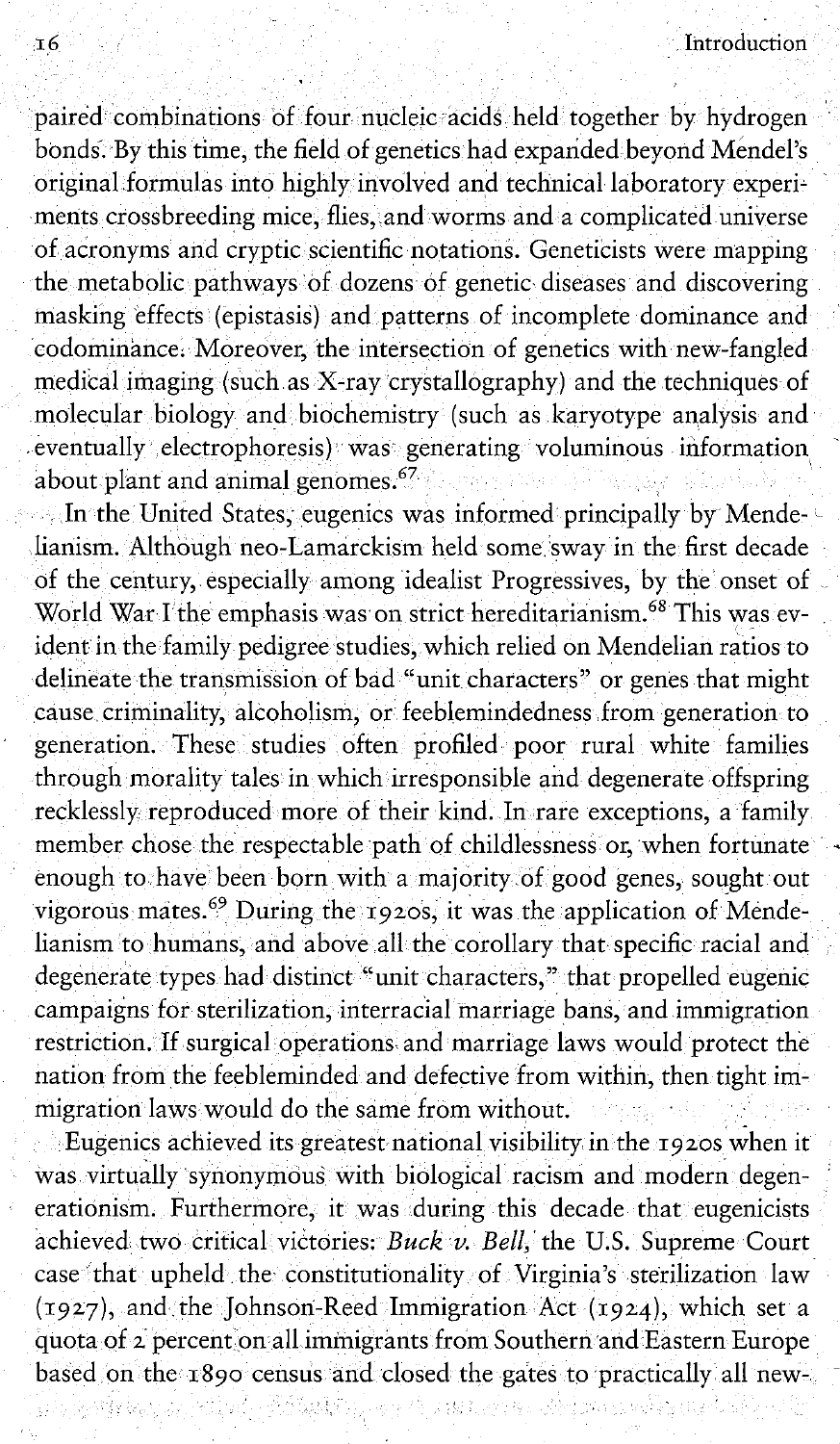.<br>?

comers from Asia. Instead of constituting a decrescendo, however, these triumphs worked to naturalize eugenics into the body politic and into state, federal, and county institutions and laws. Thus, ultimately eugenics had a broader reach in the 1930s and 1940s because the precepts of its initial generation of adherents—in defective "unit characters"—had been codified into law. Notably, spurred by *Buck v. Bell* and the economic pressures of the Depression, sterilizations peaked in the United States from 1935 to 1945, eyen as many eugenicists admitted that sexual surgeries could do little, in the short or long run, to curtail the spread of deleterious recessive genes, which were transmitted heterozygously and often remained unexpressed.<sup>70</sup>

Historical definitions of American eugenics are grounded in the conflation of hereditarianism and biological racism that solidified in the 1920s, an association that melded further in the 1940s as the brutal extremes of Nazi racial hygiene and extermination campaigns were recognized. For the most part, our understanding of eugenics remains trapped in the vortex of the interwar period, even though revamped eugenic projects prospered into the 1960s. After World War II, many eugenicists embarked on the task of redefinition. Osborn, who led the charge of "reform" eugenics, blamed postwar discomfort with "eugenics" on Hitler, who had "prostituted" the term and was responsible for the American public's eagerness to "drop the word from its vocabulary.<sup>"71</sup> In order to renew hereditarianism and demonstrate its applicability, Osborn returned to Galton. In his book *The Future of Human Heredity,* Osborn invoked Galton's vision of eugenics and reiterated the British statistician's call for a systematic plan of study and education. Echoing Galton, Osborn wrote, "the improvement of the race should be man's highest aspiration toward which all men should work."<sup>72</sup> In the postwar period this would entail initiating policies to reduce "defects and abnormalities that have a genetic origin," modifying familial and environmental factors to ensure that children's natural abilities would flourish, and encouraging couples to visit heredity clinics to make genetically informed and rational decisions about reproduction. Even as Osborn promoted genetic counseling, the optimization of intelligence, and medical genetics—all in the name of enhancing the gene pool—he and his contemporaries, especially in population planning, did not condemn, and often quietly endorsed, sterilization, which they viewed as an integral, if sometimes mismanaged, facet of a comprehensive eugenics program. 73 From the perspective of its postwar crusaders, eugenics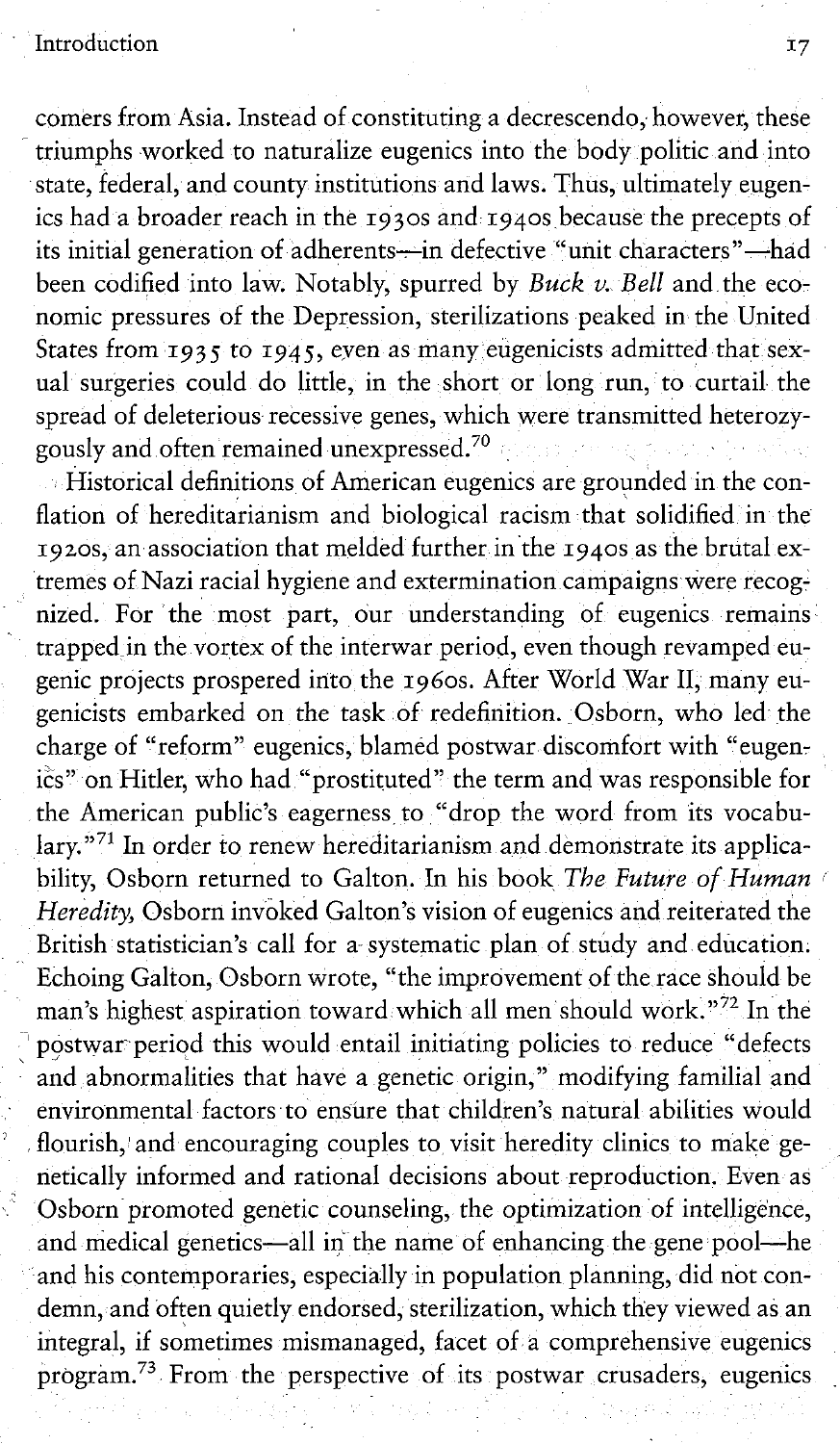could emerge unscathed from the horrors of the Final Solution if the original intent of Galton's definition were honored and made to conform to principles of democracy and individualism.

*Eugenic Nation* foregrounds Galton's definition of eugenics because of its historical provenance, staying power, and flexibility. It can serve as a compass to explore changes and continuities in American eugenics over the twentieth century. As recently as 1994, Richard Herrnstein and Charles Murray, authors of *The Bell Curve3* justified their arguments about race and intelligence by emphasizing the validity of Galtonian biometrics and eugenics.<sup>74</sup> Over and over again, Galton was (and is) the point of departure for eugenicists who sought to redefine their science, for scholars narrating the past, and for philosophers delving into bioethics. Guided by this definition, *Eugenic Nation* approaches eugen- L ics in the United States as a multifaceted set of programs aimed at better breeding that straddled many social, spatial, and temporal divides. At times I use *hereditarianism* interchangeablywith *eugenics,* both for the purposes of word variation and to describe ideas and practices based on the primacy of heredity over cultural or behavioral explanations. *Eugenic Nation* seeks to push the bounds of what has been considered eugenics, not to vilify but to raise questions about the extent to which medicine, biology, and the hereditarian impulse have shaped modern society.

In 1905, Lewis S. Terman, a freshly minted graduate of Clark University with a Ph.D. in psychology, accepted a job as principal of San Bernardino High School. Like many before and after him, Terman was motivated by more than professional opportunity; he hoped that the aridity of southern California would cure him of a chronic tubercular infection.<sup>75</sup> The relocation not only rejuvenated him, it also set him on the path to becoming one of the most prominent psychologists of the twentieth century. After a few years in the Southland, Terman moved to Stanford University, where he devoted himself to the nascent discipline of psychometrics and set out to redesign the mental test invented by Alfred Binet in France in the early 1900s, an undertaking that resulted in the Stanford-Binet intelligence test. Just over a decade later, he and his protégés had administered intelligence tests to thousands of children, had helped to introduce mental testing in dozens of school districts, and had set up the California Bureau of Juvenile Research (CBJR) to study the cognitive aptitudes of the state's youngest generation.

Terman was pivotal to the national eugenics movement; he was a longtime member of the AES who maintained an undying belief that in-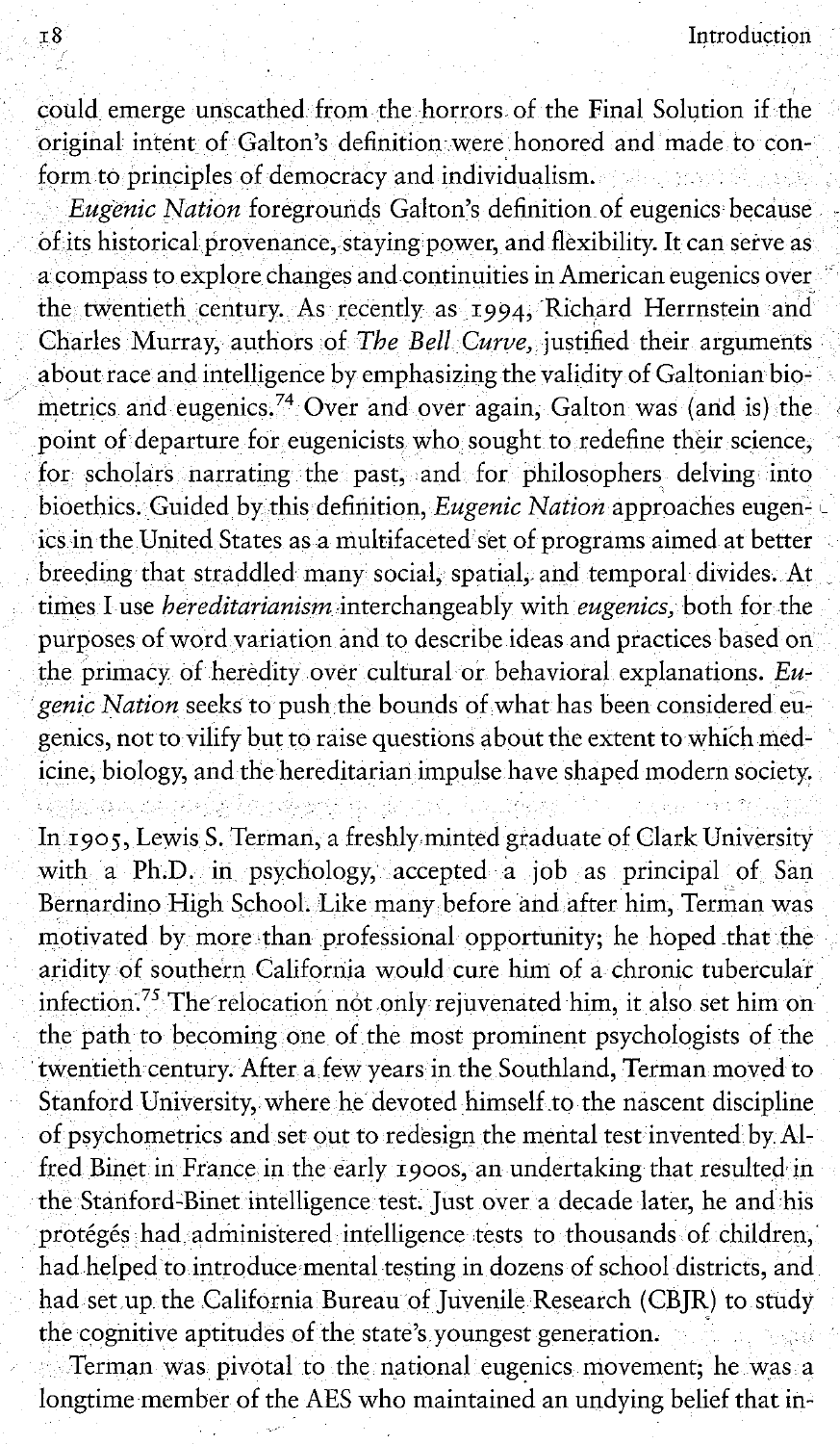#### Introduction **2.5 and 2.5 and 2.5 and 2.5 and 2.5 and 2.5 and 2.5 and 2.5 and 2.5 and 2.5 and 2.5 and 2.5 and 2.5 and 2.5 and 2.5 and 2.5 and 2.5 and 2.5 and 2.5 and 2.5 and 2.5 and 2.5 and 2.5 and 2.5 and 2.5 and 2.5 and**

ferior or superior intelligence was determined principally by genetics. Tracing his trajectory illuminates the meteoric rise of standardized testing and demonstrates how correlations between race and intelligence became embedded in statistical methods.<sup>76</sup> The numerical classifications for feeblemindedness, moronity, and idiocy and the expected average intelligence quotients (IQs) of different racial groups that he detailed in *The Measurement of Intelligence*, published in 1916, dominated psychometrics for years. 77 The eugenicists and nativists who championed the 1924 Johnson-Reed Immigration Act and encouraged the feebleminded threshold (usually an IQ of 70 or below) for compulsory sterilization relied chiefly on Terman's scales. The state of the state of

Terman was very much a creature of the American West. He was one of hundreds of entrepreneurial Easterners and Midwesterners suffering from respiratory ailments who sought relief in the dry climates of Denver, Los Angeles, and El Paso.<sup>78</sup> He arrived in California just as the young universities of Stanford, the University of California at Berkeley, and the California Institute of Technology (Galtech) were achieving prestige and renown. Like other transplanted men of science and letters at the cusp of the twentieth century, such as David Starr Jordan and Luther Burbank, Terman embraced eugenics as a vehicle to build a new social and racial order in postconquest and post-Gold Rush California. He cofounded the Eugenics Section of the Commonwealth Club of California (CCC) and belonged to the Human Betterment Foundation (HBF) and the California Division of the AES. His psychometric rankings and the surveys conducted by the CBJR (which designated itself the "Western representative" of the ERO) fostered the channeling of immigrant, especially Mexican, schoolchildren into vocational tracks and the manual trades. Moreover, in the 1930s, when Terman began to evince agnosticism about the causal links between race, intelligence, and heredity and started instead to probe norms of gender and sexuality, he collaborated with Popenoe to calibrate his Male-Female (M-F) Test at the AIFR.<sup>79</sup> Terman's career, which stretched into his work on. "gifted children" in California schools in the 1960s, constituted a critical facet of eugenics in the United States. It is also a revealing sliver of the history of science and medicine in the American West.

Recently, historians have started delving into the intriguing ways that agribusiness, public health, and physics shaped the American West.<sup>80</sup> In general, this scholarship fits under the rubric of "New Western" history, an analytical and thematic turn initiated in the 1980s that sought to chase away the lingering ghost of Frederick Jackson Turner and open up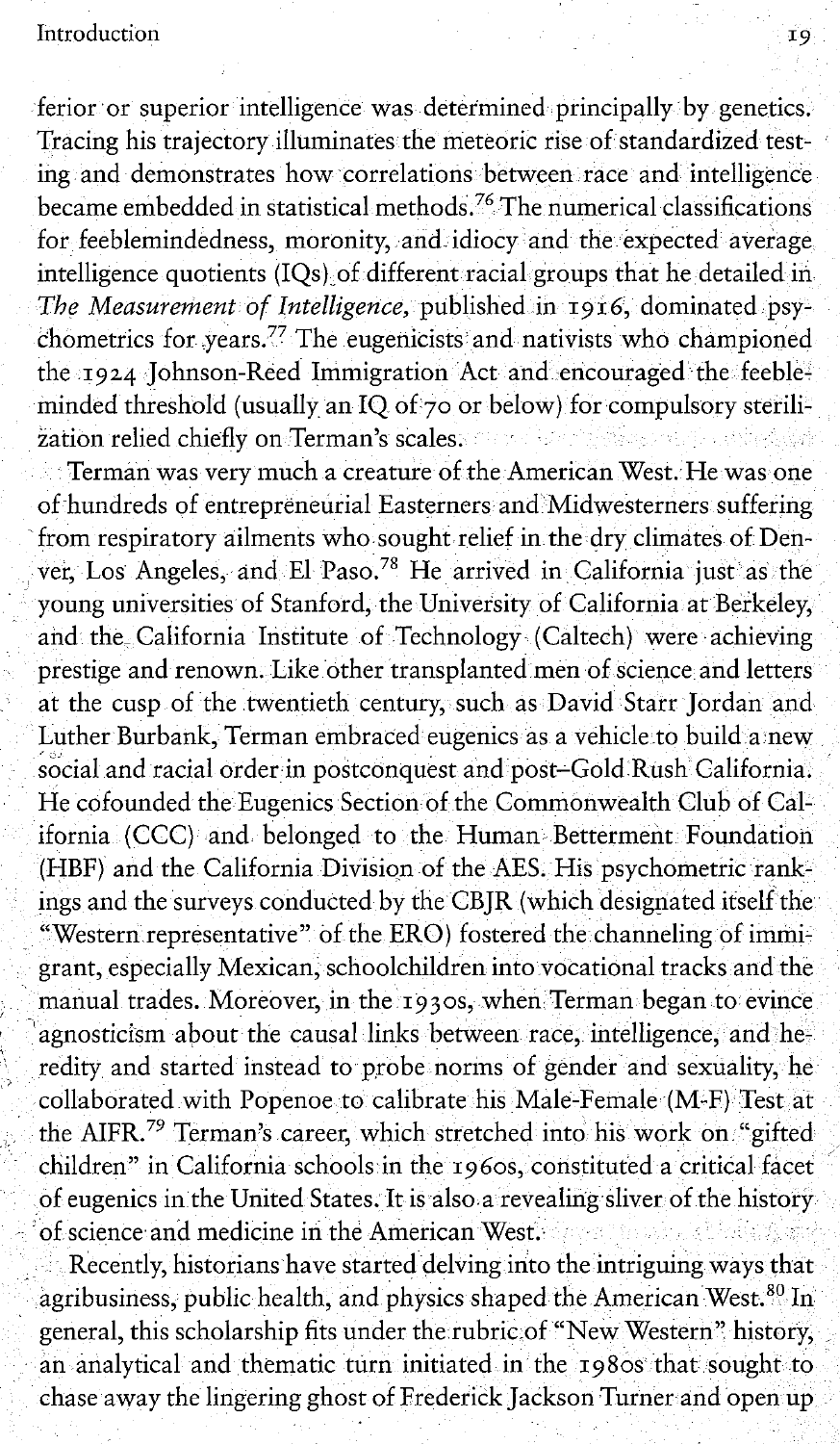#### 20 and 1.8 Introduction and 1.8 Introduction

a more textured interpretive landscape. "New Western" historians rejected the main tenets of Turner's "frontier thesis," which asserted that the United States, distinguished from Europe by its ethos of individualism and democratic values, had been born out of the struggle between barbarism and civilization that unfolded in the sequential frontiers of the trans-Mississippi wilderness. 81 Practitioners of ethnic, gender, and environmental studies spearheaded this revisionism and sought to repopulate the West with a panoply of historical actors that had been all but erased in heroic and masculinist narratives of westward expansion and the settlement of vacant lands by intrepid pioneers. "New Western" historians contended that the Turnerian model of virgin territories and apocryphal yeomen left no room for women, immigrants, or minorities, and, moreover, that violence, conquest, and colonization stood at the center of the incorporation of the West into the continental United States.<sup>82</sup>

Initially "New Western" historians embarked on recovery efforts, seeking to give voice to subjects whose stories had been silenced or ignored. Through careful reconstruction, scholars began to bring to life the experiences of women and minorities, expose the fraught dynamics of gender, race, and class, and demonstrate how subaltern identities were forged in the postcolonial and multicultural context of the American West.<sup>83</sup> If one of the "New Western" history's aspirations was to explore the American West as a multiracial region par to none other, then scholars swiftly realized that many routes to ethnicity and race passed through the realms of science and medicine.<sup>84</sup> For instance, much of the impetus behind the anti-Asian agitation that gripped San Francisco and the West Coast starting in the 1870s may have been based in white working-class resentment at the perceived encroachment of "coolie labor," but the animus and ridicule directed at Chinese immigrants almost always drew on images of contagion and constitutional malaise. Again and again, West Coast nativists graphically portrayed Chinese men as effeminate, enervated, and spotted with suppurating pustules or ugly lesions.<sup>85</sup> Medicine and public health molded the adaptation of Asian immigrants to the West, from the health inspections and psychological exams they endured on Angel Island to the antiprostitution and antivice campaigns waged by Progressives in Chinatowns or the public hygiene angles of the Americanization campaigns that were promoted from inside and outside of Chinese, Japanese, and Filipino communities.<sup>86</sup>

In a similar vein, Mexicans were simultaneously racialized and medicalized, sometimes in competing directions. Whereas eugenicists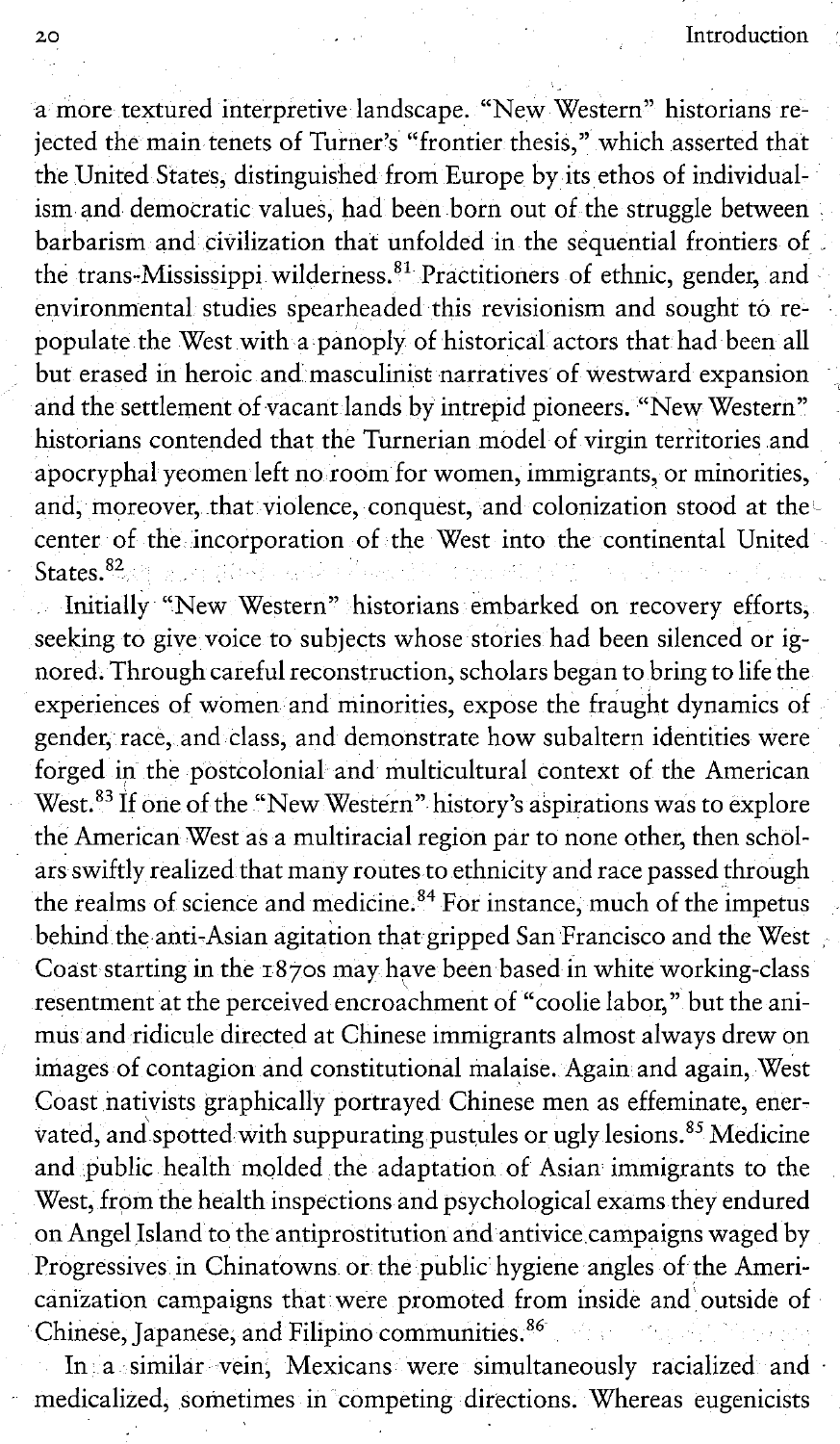claimed that Mexicans needed to be placed under an exclusionary immigration quota because they constituted a mongrel—half Southern European and half Amerindian—"race," agricultural growers contended that this same biological composition endowed Mexican laborers with remarkable "stooping abilities" and the capacity to work long hours in the fields.<sup>87</sup> From 1917 until the late 1930s, Mexicans entering the United States along the southern border were subjected to aggressive disinfection rituals that were based on exaggerated, nearly hysterical, perceptions of them as dirty and diseased.<sup>88</sup> Associations of Mexicans with typhus, plague, and smallpox solidified in the 1920s and were fused with stereotypes of Mexican women as hyperbreeders whose sprawling broods of depraved children threatened to drain public resources.<sup>89</sup> Furthermore, more than in any other region of the country, the<sup>v</sup> racialized public health measures implemented in the American West were initially devised and assayed in U.S. colonies. From the 1890s on, the cities, towns, and inhabitants of the Philippines, Cuba, Puerto Rico, Hawai'i, and the Panama Canal functioned as laboratories for the elaboration of modern modalities of epidemiological surveillance and disease control that in short order were transposed to San Francisco's Chinatown or El Paso's Chihuahuita barrio.<sup>90</sup>

Colonialism also circulated back to the American West in the racial taxonomies that informed miscegenation statutes, which forbade unions between whites and persons of color, as identified by a hodgepodge of classifications including mulatto, Malay, Mongolian, and Negro. It was in the West, not the South, where miscegenation laws "reached their most elaborate, even labyrinthine, development, covering the broadest list of racial categories."<sup>91</sup> First enacted in early America in the 1660s and in the West in the mid to late 1800s these legal edicts were emboldened by the eugenic racism of the 1920s. They were not overturned until after World War II, when the California Supreme Court declared the state's miscegenation law unconstitutional in *Perez v. Lippold* (1948) and the U.S. Supreme Court issued a similar verdict on the federal level in Loving v. Virginia (1967).<sup>92</sup> A related genre of segregation was ensured by laws that decreed as "violable the marriages of idiots and the insane" and "restricted marriage among the unfit of various types, including the feebleminded and persons afflicted with venereal disease."<sup>93</sup> Taken together, these laws sought racially and medically to manage courtship, love, and sexuality through policing the boundaries of the intimate.

Eugenic ideas about biological purity and reproductive control resonated strongly in the American West and were espoused by many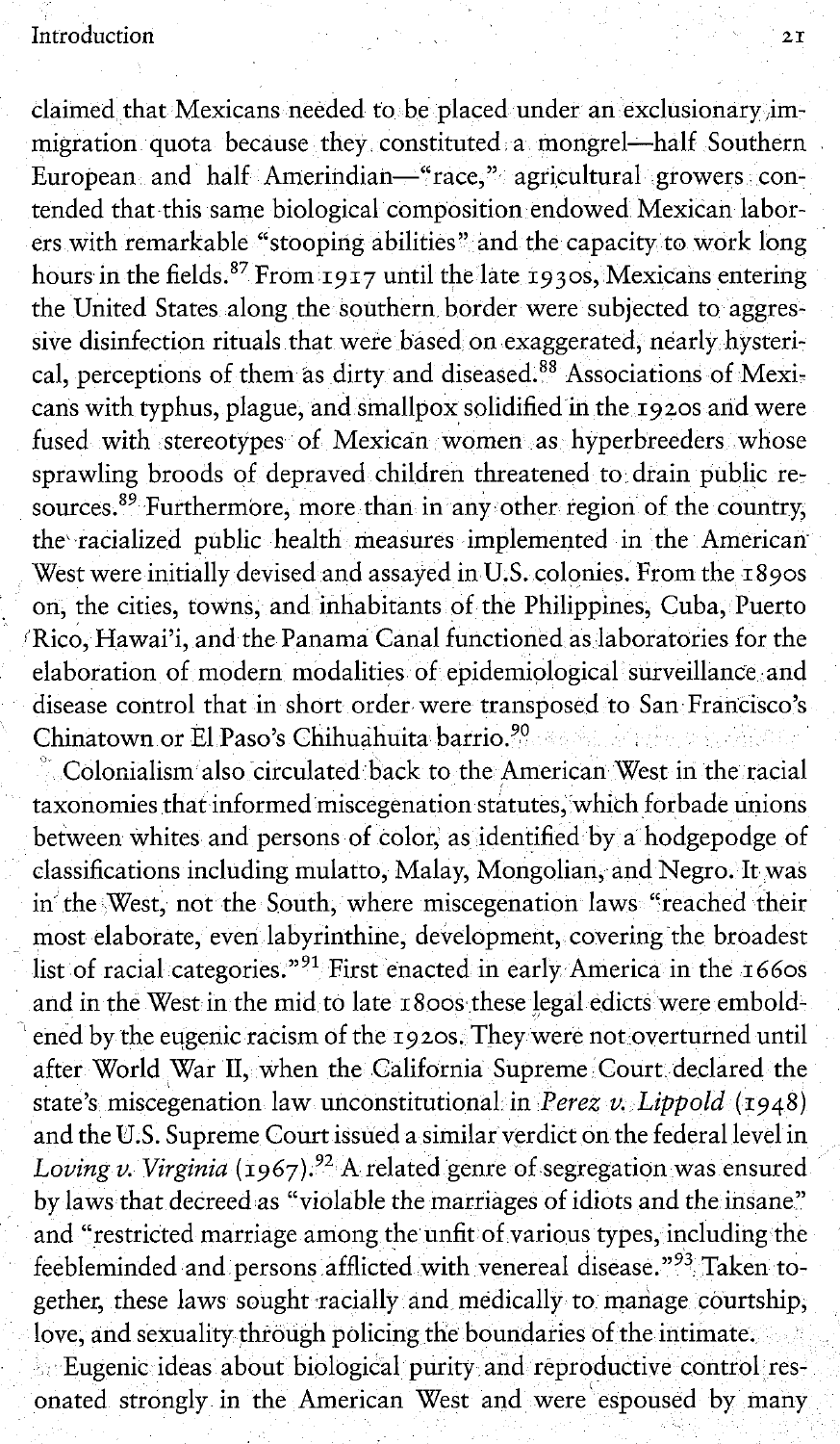transplanted white professionals, such as Terman, who emphasized medical and scientific approaches to crafting a new biopolitical order. Starting at the turn of the twentieth century, eugenicists strove to manage racial, ethnic, and class interactions and categories through marriage, sterilization, and alien land laws. However, if eugenics was propelled by the racial and classificatory imperatives of elite settlers, it also flourished because of the region's particular investment in agriculture and nature. For example, contemporaneous with Mendel, Burbank, the whimsical "plant wizard," was also experimenting with plants in his Santa Rosa garden. Through inventive hybridization techniques, Burbank produced the Shasta daisy, the Humboldt blackberry, and what we today call the Russet potato. At the same time, he believed that the "human plant" could be improved through propitious mating, cleanliness, fresh air, and exercise, a conviction that led him to help establish one of the country's first eugenics groups. 94 In 1906, after receiving a request from Davenport, Burbank agreed to serve as a founding member of the Eugenics Section of the American Breeders' Association (ABA), which published the influential *Journal of Heredity* and acted as a precursor to the ERO and the AES.

Burbank was accompanied by Jordan, the president of Stanford University. Whereas Burbank came to eugenics through horticulture, Jordan arrived through his dual interests in animal biology and environmentalism. An ichthyologist, Jordan converted to Darwin's theories of evolution after studying the marine life of the Pacific Slope in the late nineteenth century.<sup>95</sup> In 1891, the same year that he accepted Leland Stanford's offer to run his new private university in Palo Alto, Jordan, an avid mountaineer, cofounded the Sierra Club with John Muir. Jordan adamantly believed that some species needed to be protected and preserved while others should be eliminated or excluded. He applied this logic to plant, animals, and people alike. In addition, for Jordan there was a eugenic connection between nature conservation and pacificism. Jordan opposed U.S. entry into World War I because he thought that war was dysgenic: it stole the nation's healthiest and fittest men, leaving the rest to breed lesser offspring.?<sup>6</sup> From his base in northern California, Jordan became one of the most prominent Progressives and eugenicists in the early twentieth century and played a pivotal role in the formation of the ERO in 1910. According to Davenport, it was largely owing to Jordan's stature and persuasion that Mrs. E. H. Harriman, after receiving personal correspondence from the Stanford biologist explaining the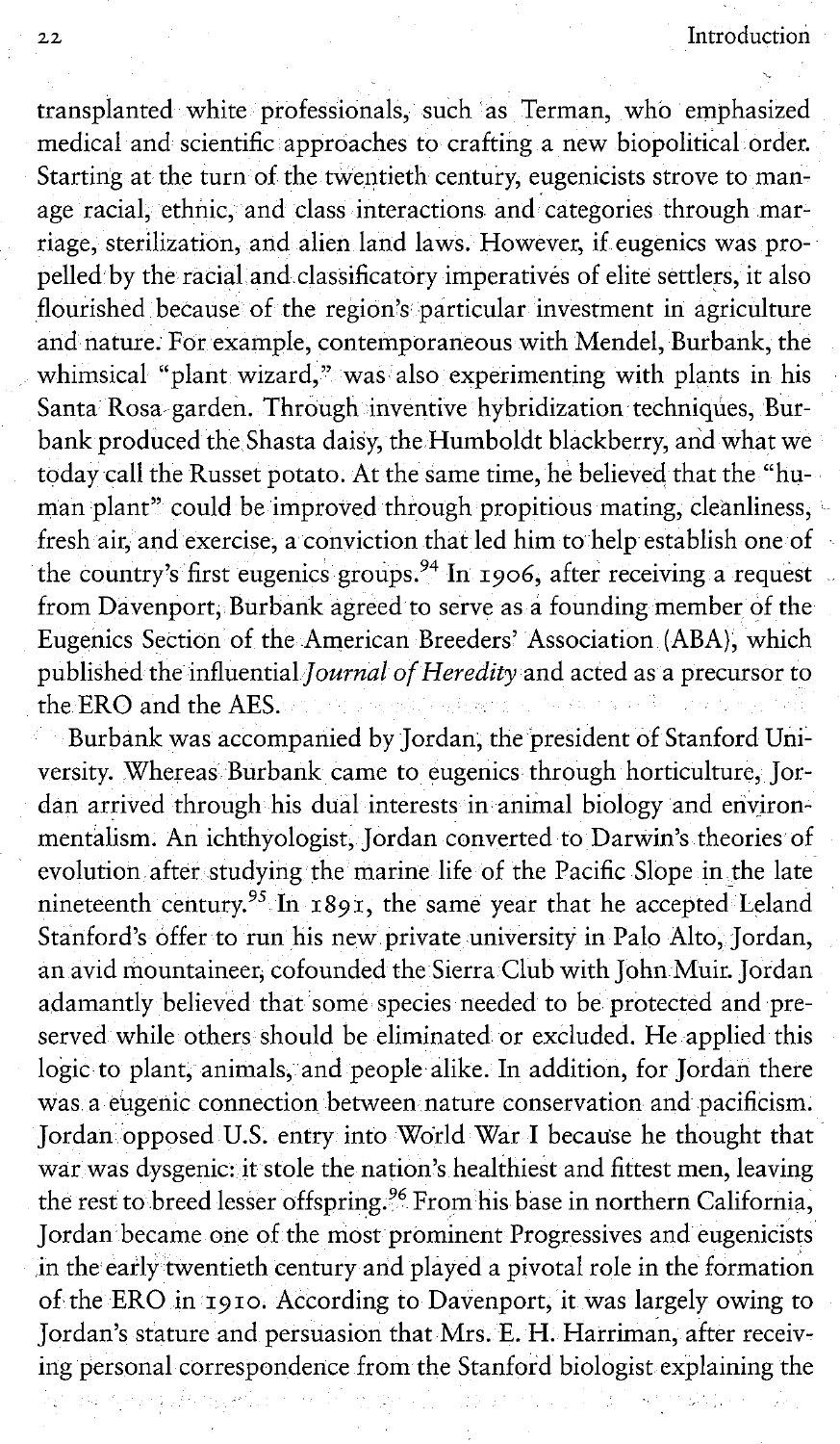country's need for a dedicated eugenics organization, decided to finance the ERO.

The sex and gender contours of American eugenics are also delineated by illuminating patterns in the American West. For example, in 1917, after the passionate lobbying of the suffragette and feminist physician Bethenia Owens-Adair, Oregon's governor signed a law sanctioning the sterilization of the feebleminded in state institutions. When this statute was ruled unconstitutional in 19 21, the Oregon legislature reworded the law, making consent or a court order a prerequisite for surgery, and passed an amended version in 1923. By the Great Depression, as states became increasingly worried about the costs of incarceration, and release in exchange for sterilization became customary, officials began to promote operations with much enthusiasm.<sup>97</sup> The experiences of Oregon and Washington, where substantial numbers of those targeted for sterilization were classified as " sexual deviants "—often men caught in flagrante delicto with other men-demonstrate how eugenic practices often operated as methods of sexual regulation.<sup>98</sup> Furthermore, they suggest important avenues for future research into the intersections of medicine, sexuality, and the state.

Finally, the American West also served as auspicious terrain for the development of eugenics/during the postwar period. It was geographically removed from the criticism that some agencies and individuals heaped on the ERO and other East Goast organizations starting in the 1930s, and, moreover, by that time, hereditarianism had soaked into • key institutions and organizations. For instance, the California Division of the AES, founded in 1929, remained active into the 1940s, helping to fortify an extensive nexus of psychologists, physicians, and scientists who remained engaged in eugenically inspired projects into the 1960s. Terman, Goethe, and Popenoe corresponded with one another during the midcentury, expressing their mutual support for family planning, managed parenthood, and confidence in psychometric tests as valid tools for categorizing human traits. Furthermore, it was at the AIFR that postwar eugenics burrowed intimately into the prosaic worlds and simmering angst of thousands of Californians and millions of Americans, underpinning the conformist norms of the "happy days" of the 1950s.

*Eugenic Nation* proceeds chronologically and thematically. Chapter 1 begins in 1915 at the PPIE, where West Coast eugenics initially coa-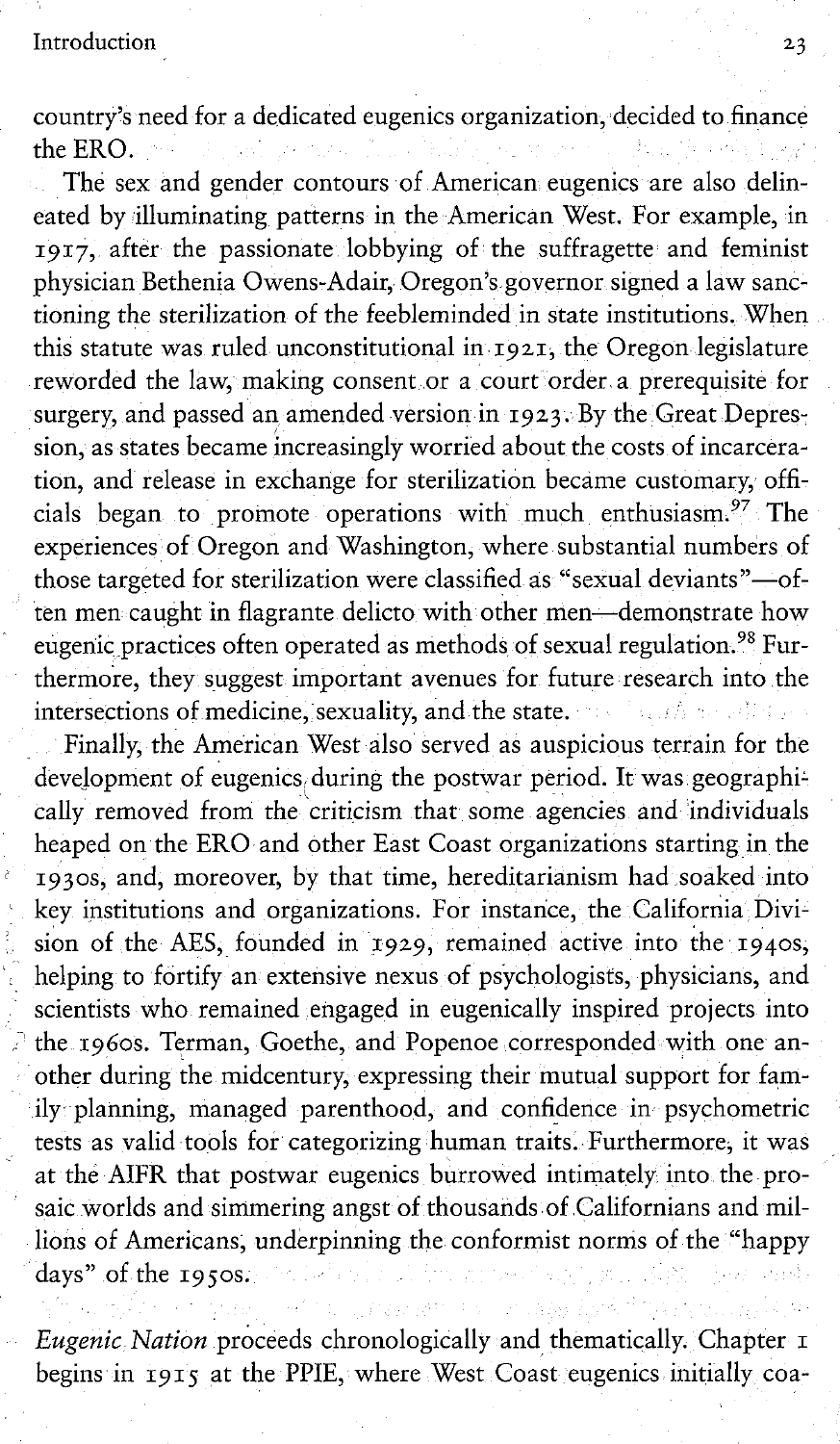lesced under the aegis of the Race Betterment Foundation. In this chapter, I describe the context in which advocates of race betterment from across the country united in the cosmopolitan city of San Francisco to articulate a vision of human, improvement for the twentieth century. Many of the actors who star in this chapter—Jordan, Popenoe, Claude C. Pierce, and Terman—reappear later. One of the striking features of race betterment at the PPIE is the extent to which it was shaped by colonial medicine, particularly tropical medicine as implemented in the Philippines, Cuba, Puerto Rico, and the Panama Canal. Furthermore, the racial imperatives' behind colonial medicine, and concepts and practices such as quarantine and prophylaxis, not only informed eugenics, they also became entwined in the American public health mentality. There is a significant with the

Chapter 2 draws more connections between colonial medicine and eugenics, this time along the U.S.-Mexican border, where a protracted quarantine scrutinized, and simultaneously racialized, the bodies of Mexican immigrants. Against the backdrop of an unusual and disturbing public health regime not seen anywhere else in the United States (not on Ellis or Angel Islands nor along the Canadian border), the U.S. Border Patrol began policing the binational boundary line. I argue that the Border Patrol, like the Johnson-Reed Immigration Act to which it was attached, should be seen as the product of a negotiation between capitalist growers and nativist restrictionists, and in this sense was part of the eugenic puzzle of the 1920s. In addition, the mandate of the Border Patrol to protect the white American family from intrusion and contamination was strongly influenced by ideas of racial purity.

In chapter 3, *Eugenic Nation moves* back to California for an indepth exploration of the unfolding of the eugenics movement in that westernmost state from 1900 to the 1940s,. Beyond painting a picture of the organizational and individual network that mobilized California's dynamic eugenics movement, I seek to demonstrate how hereditarian initiatives were literally instituted by the state, through agencies affiliated with the Department of Institutions. California was home to an interwoven tripartite system, in which the sterilization program, antialien deportation policies, and psychometric research aimed mainly at children and adolescents worked in concert with one another to create one of the most activist eugenics movements in the country and even the world. This chapter begins to answer the question of why California outpaced all other states in the number of sterilizations performed be-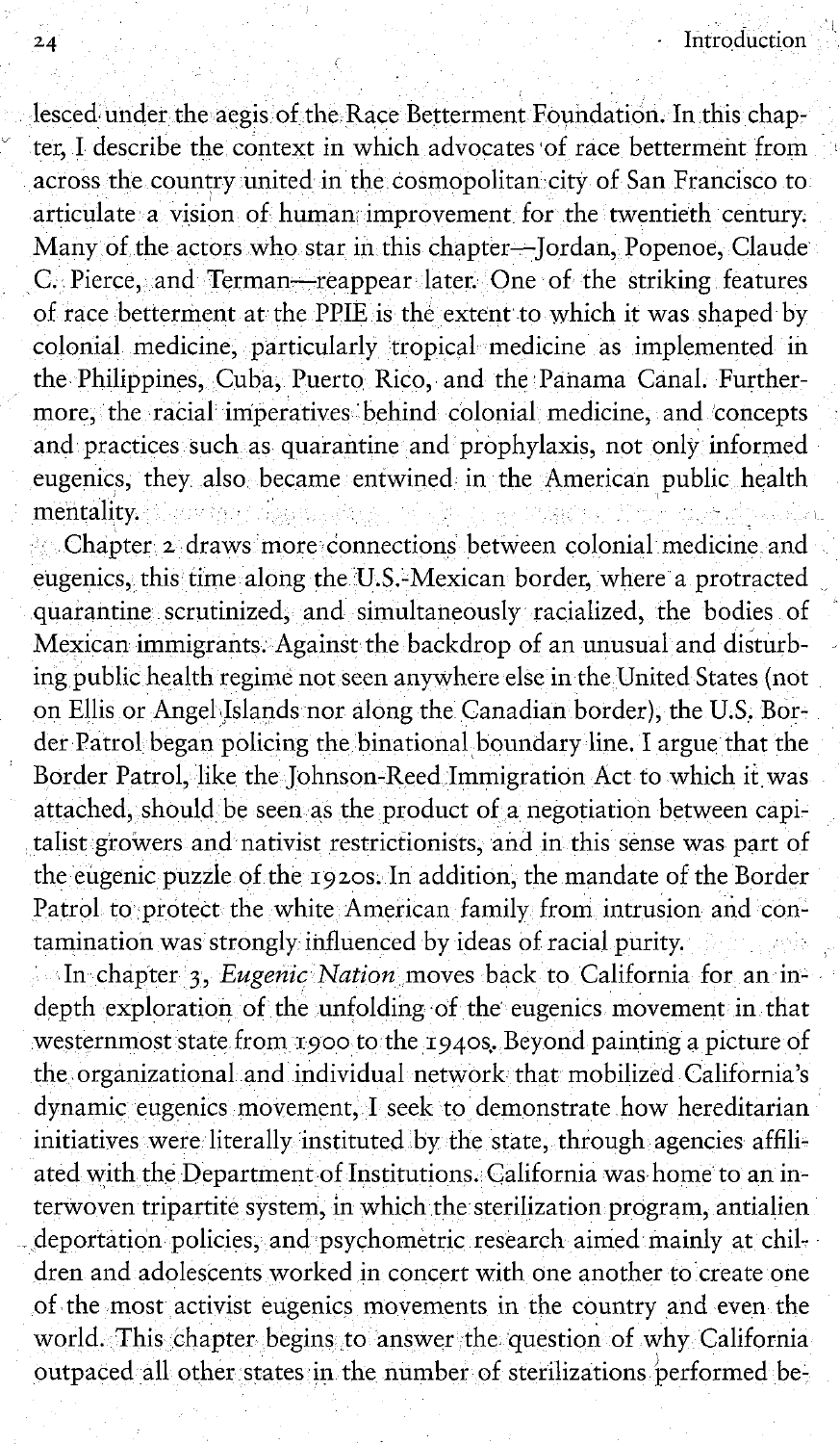tween 1900 and 19 79, sketching some of the racial, class, and gender components of this history. There are a state of the components of this history.

The relationship between nature-making and eugenics in California is the focus of chapter 4, which begins at Vollmer Peak in Berkeley, named after the iconoclastic eugenicist and criminologist August Vollmer. From there the chapter examines, through the portal of the redwood tree and the Save-the-Redwoods League, the deep affinities between conservationist arguments about species survival and early twentieth-century fears of "race suicide." One of the overarching arguments of this chapter is that narratives of Western conquest and colonization, and, more broadly, the mythology of the American West, were infused with eugenic notions of regeneration and the possibility of racial perfection. This chapter dissects such tropes in the writings of Burbank and Jordan. It also seeks to show how eugenics was inscribed on the California landscape by helping to shape park systems andj quite concretely, in dedicatory plaques and memorial groves. The section on place-names focuses on the fascinating and disquieting biography of Goethe, an avid conservationist who was largely responsible for introducing the naturalist ranger into the national park system.

Chapter 5 continues probing the history of eugenics in California by describing the founding and mission of the AIFR. Established in 1930 by Popenoe, the AIFR had become the country's premier marriage counseling center by World War II, sponsoring a family-centric eugenics that resonated powerfully with the sex-gender dictates of midcentury America. The AIFR offers a compelling window onto the remaking of eugenics during the Cold War, and illustrates how planned parenthood, mate selection, and marital advice were implemented and affected the attitudes, behavior, and uncertainties of Americans. Furthermore, analyzing the AIFR's operating principles with regard to sex, gender, and the family sheds light on the layered transition from the discrete racial typologies of the 1920s to the variance continuums of the 1950s. The trajectory of Popenoe and the AIFR reveals—not linearly, neatly, or completely—how the eugenic racism of the 1920s became the hereditarian sexism of the  $1950s$ . Also we have

*Eugenic Nation* concludes with a chapter reassessing the extent to which the protest and liberation movements of the 1960s and 1970s challenged the legacy and longevity of eugenics in the United States. This chapter provides a brief overview of the criticisms leveled at eugenics from the early decades of the twentieth century to midcentury